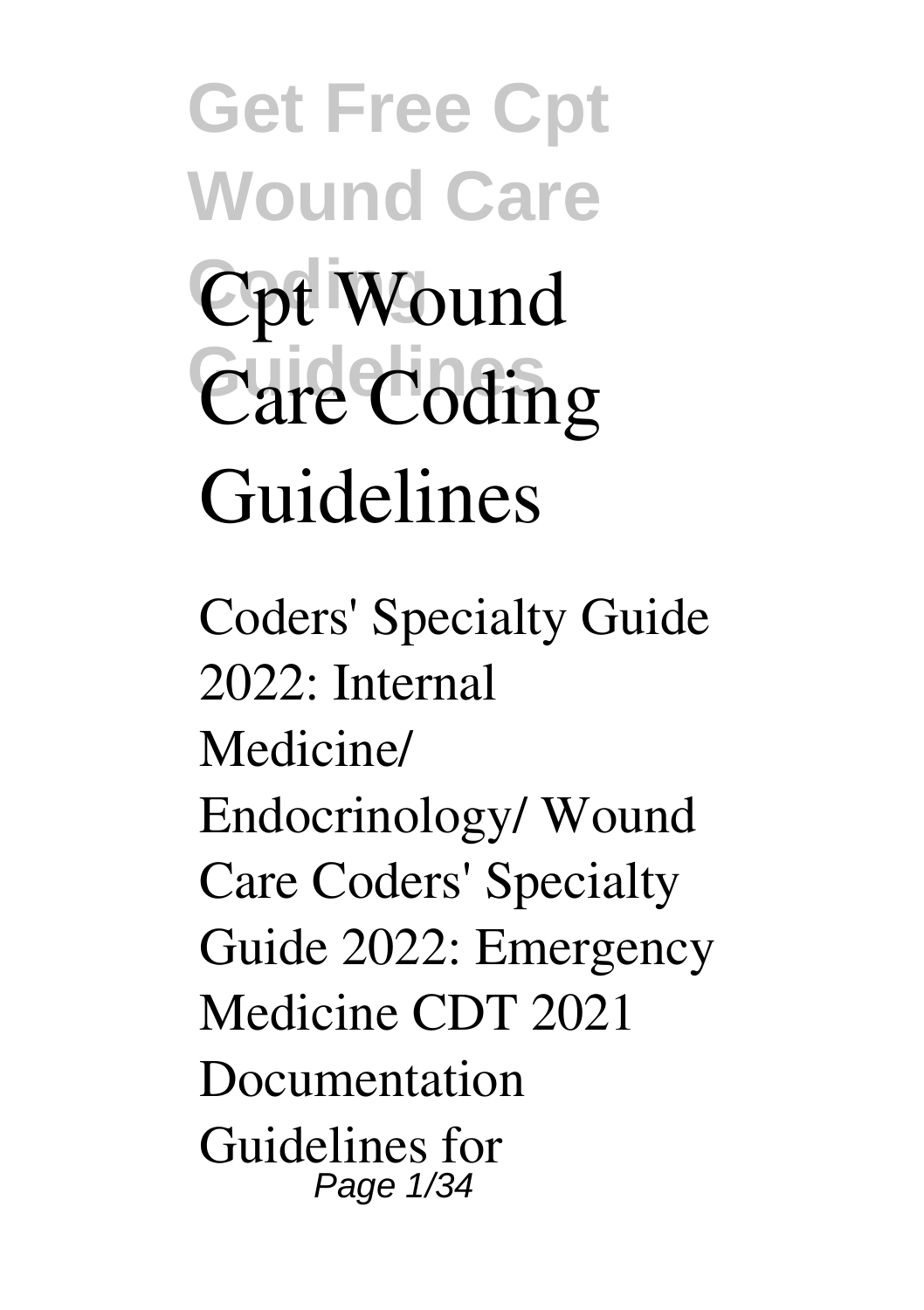#### **Get Free Cpt Wound Care Coding** Evaluation and Management Services<br>
Gut 08 Physicians<sup>1</sup> Cpt 98 Physicians' Current Procedural Terminology CPT Professional 2022 ICD-9-CM Official Guidelines for Coding and Reporting CPT 2001 ICD-10-CM 2018 the Complete Official Codebook Mohs Micrographic Surgery Medical Fee Schedule Page 2/34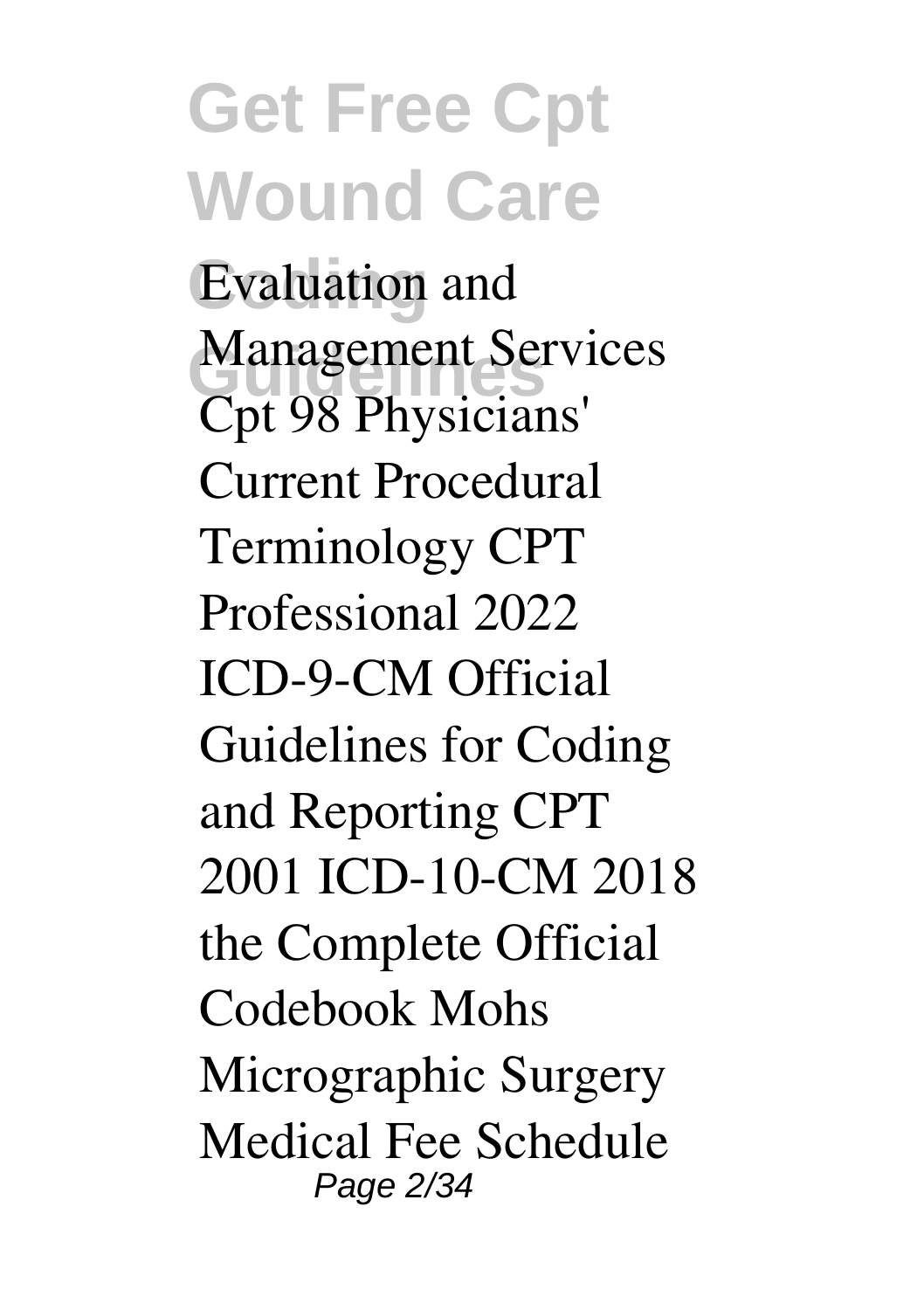**Get Free Cpt Wound Care** Cpt 2000 Conquer Medical Coding<br> **GD** 10 GM 202 ICD-10-CM 2022 the Complete Official Codebook with Guidelines CPT Professional 2020 Evaluation of the **Disability** Determination Process for Traumatic Brain Injury in Veterans The Animal Doctor Acute & Chronic Wounds Page 3/34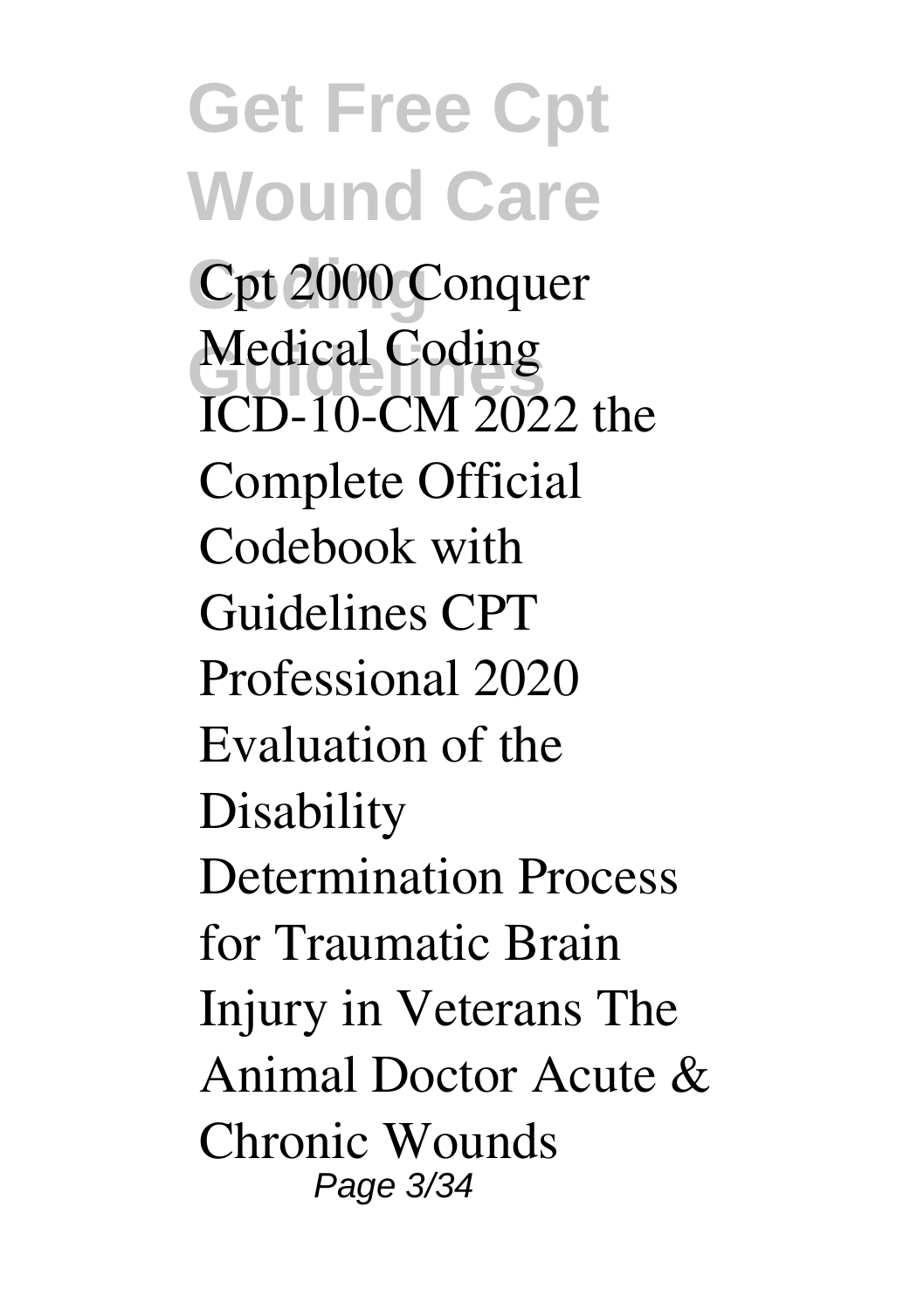**Coding** Netter's Atlas of **Surgical Anatomy for** CPT Coding Procedure Desk Reference 2022

HCGTV: Webinar - Wounded by Wound Care Wound Care and Laceration Repairs | CPT Coding Tips Missed Coding Concepts on the CPC Exam | CPC Exam Tips 2020 **wound care** Page 4/34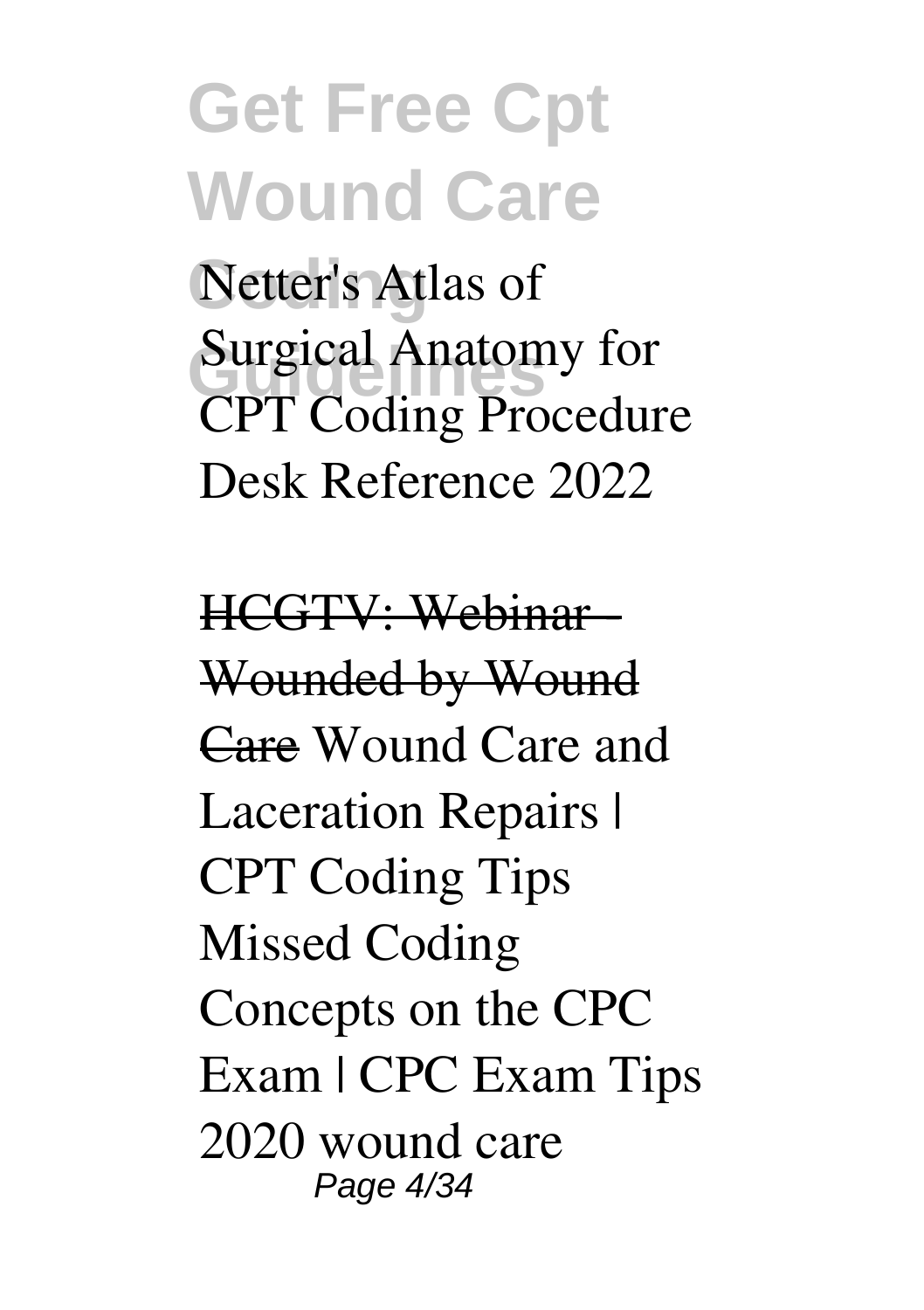**Coding management in Medical Guidelines coding** Integumentary CPT part 1*Debridement coding guidelines with example questions Why Would You Need to Know Wound Care Coding?* **Diagnosis Code for Debridement- Medical Coding** Wound Care Coding Series: Skin Substitutes **CPT Coding for**

Page 5/34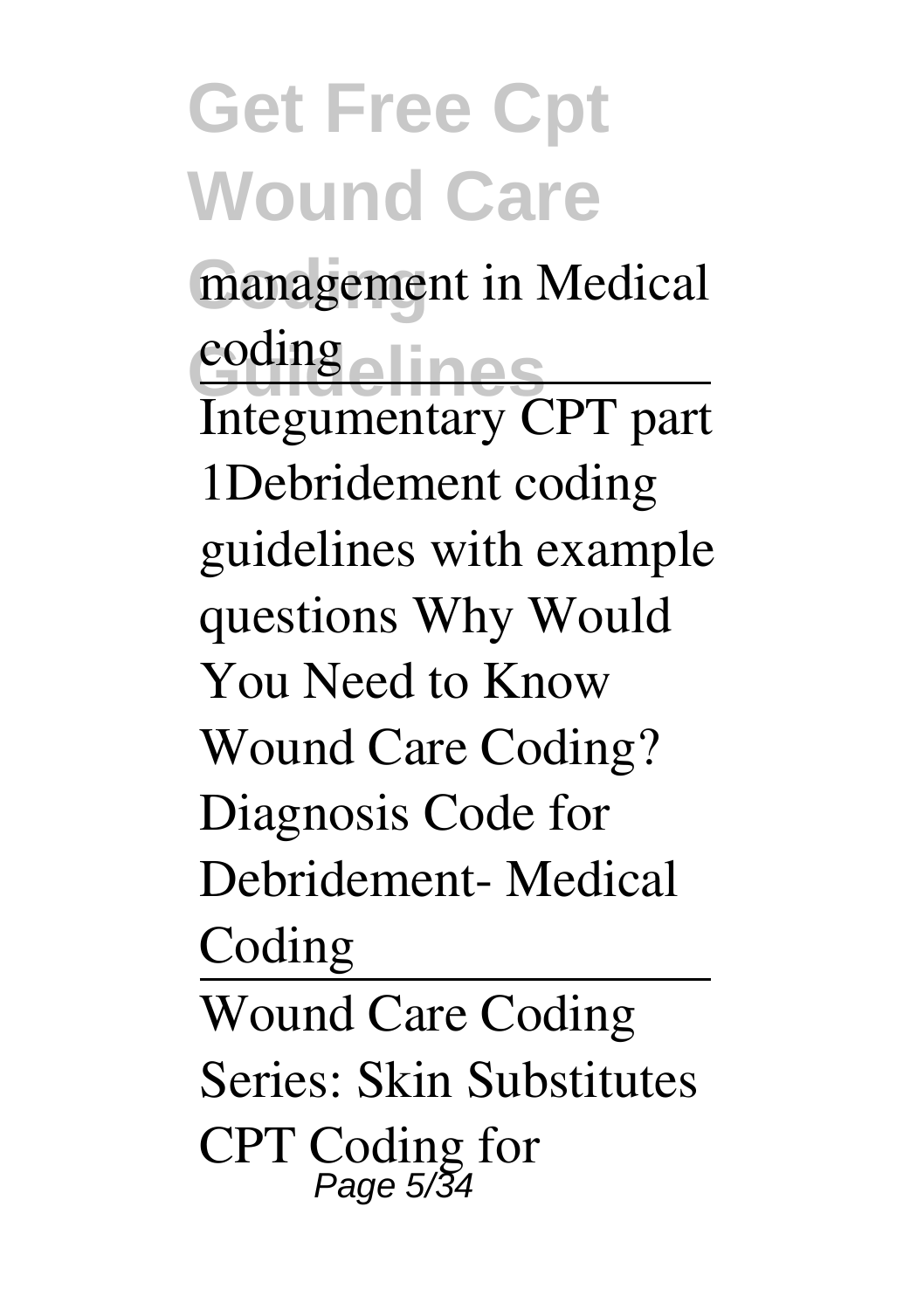**Get Free Cpt Wound Care Coding beginners by example I HOW TO CODE WOUND REPAIRS** *MEDICAL CODING BOOK TABBING FOR CPC EXAM - Tutorial for tabbing CPT and ICD-10-CM manuals* MEDICAL CODING ICD-10-CM GUIDELINES LESSON - 1.A - Coder explanation and examples for 2021 Page 6/34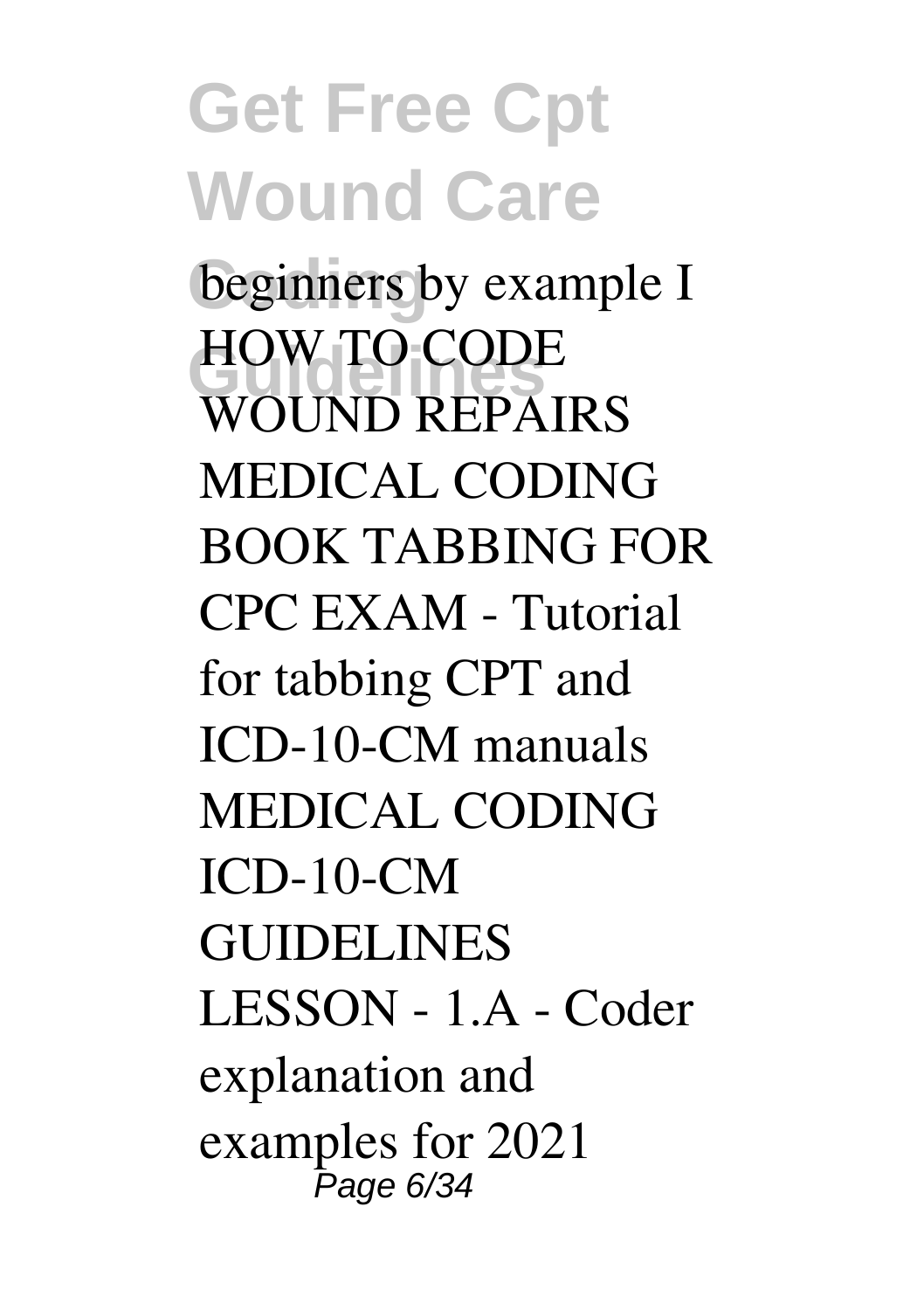**Get Free Cpt Wound Care Medical Coding Tips I Coding Surgical** Procedure 7 Steps to pass the CPC Exam Laceration repair coding guidelines | laceration repair CPT codes. How to Use Tabs in AAPC Code Books ICD-10-CM MEDICAL CODING GUIDELINES EXPLAINED - CHAPTER 9\u002610 Page 7/34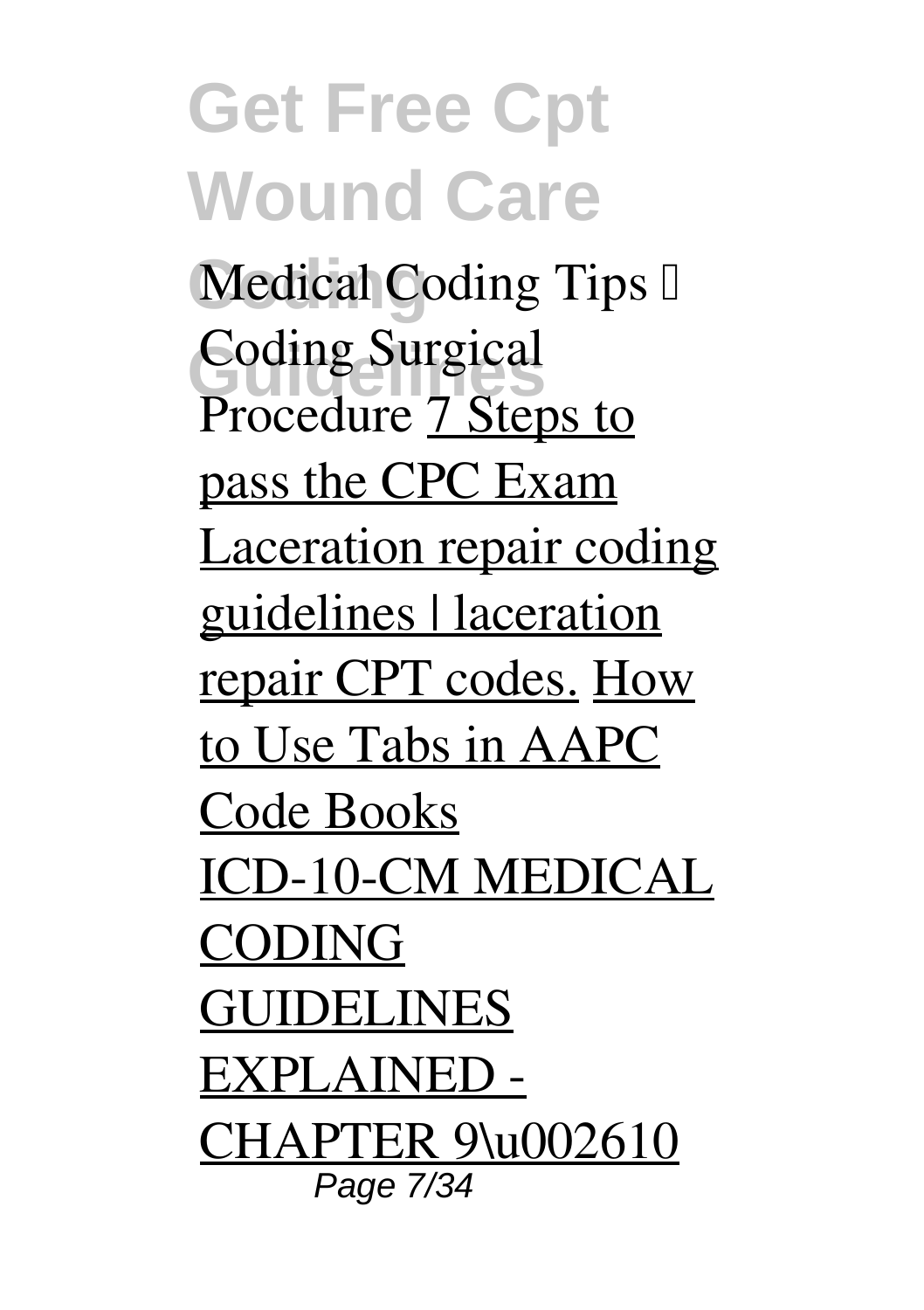**Get Free Cpt Wound Care Coding** GUIDELINES - **CARDIO** \u0026 RESPIRATORY Skin Graft CPT Code **Modifiers, Global Surgical Package and Bundled Services Explained** Medical Coding | Laceration Repair Types Procedures | Emergency Department **How to Use your CPT Code Book HOW TO PASS THE** Page 8/34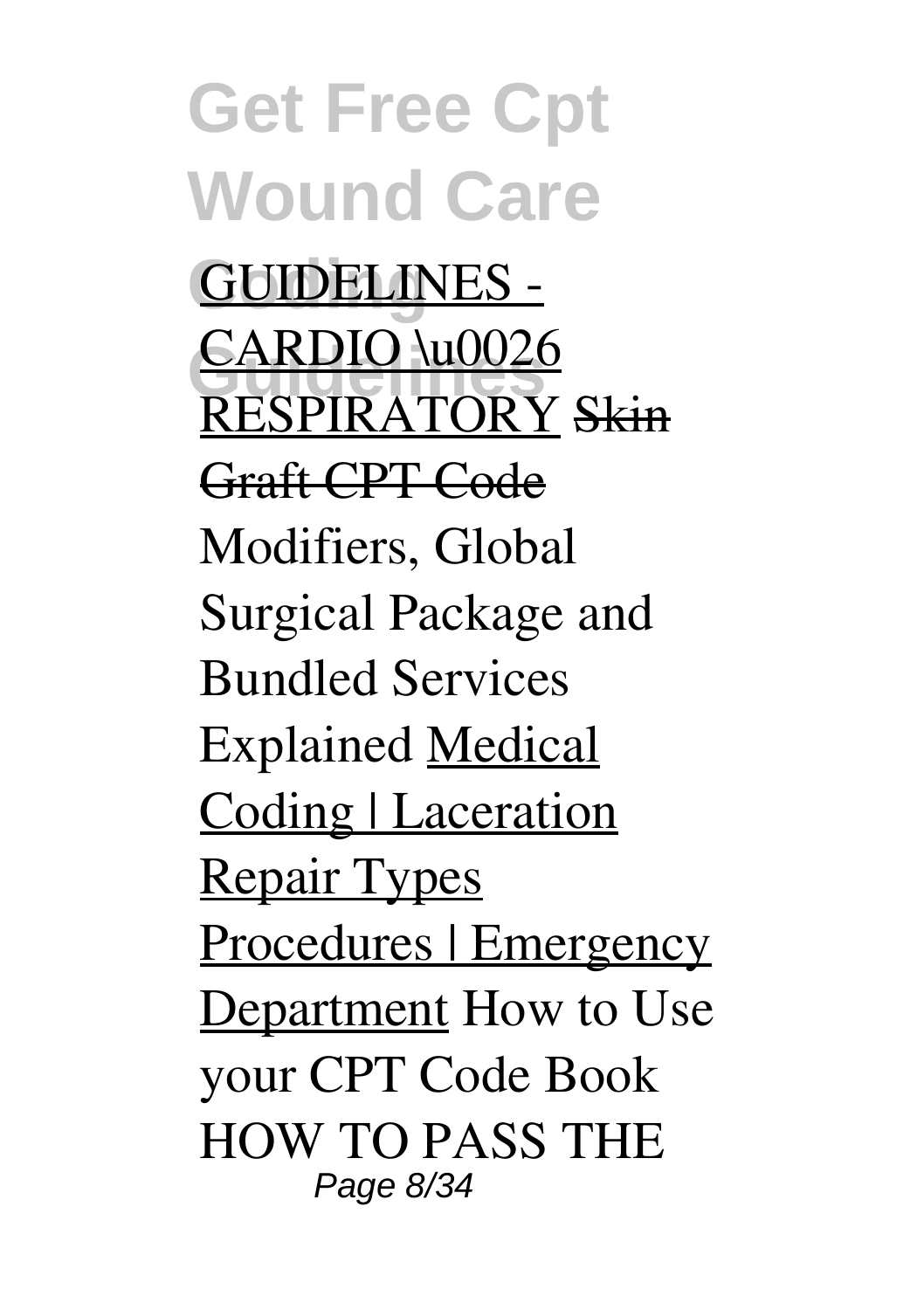**Get Free Cpt Wound Care Coding CPC EXAM GUARANTEE IN 2020 - PART 7 (RADIOLOGY) Medical Coding Guidelines for Advanced Coders - Week : CPT Integumentary** *2020 CPT Basics and Tabbing* **Introduction to CPT Surgery** MEDICAL CODING - EVALUATION AND Page 9/34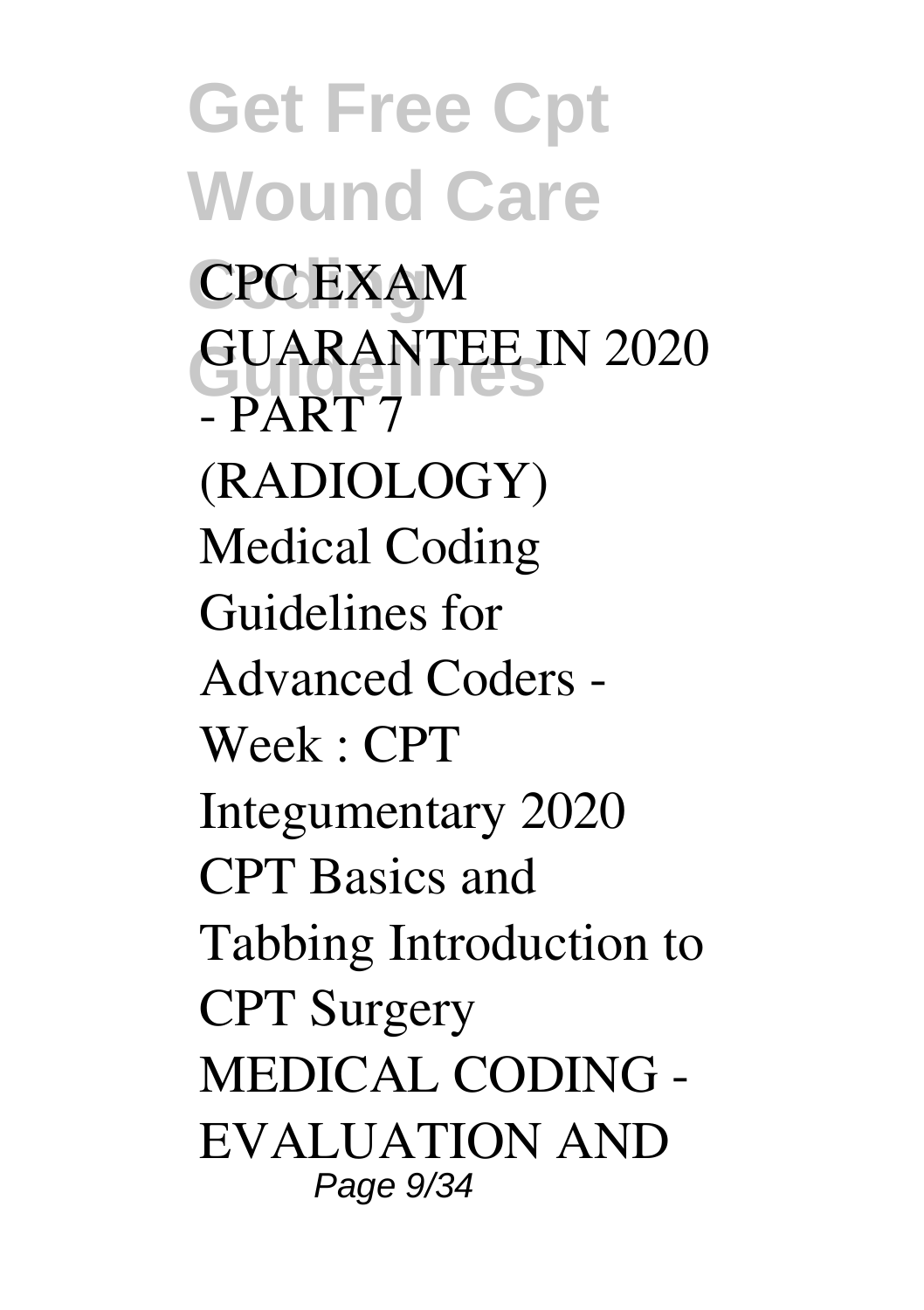**Get Free Cpt Wound Care** MANAGEMENT -**How To Code** E\u0026M Part 1 of 4 HOW TO PASS THE CPC EXAM GUARANTEE IN 2020 - PART 9 (PATHOLOGY AND LAB SERVICES)*2020 CPT Medicine with examples* **CPT Coding Guidelines | CPT Repair Code Cpt Wound Care Coding Guidelines** Page 10/34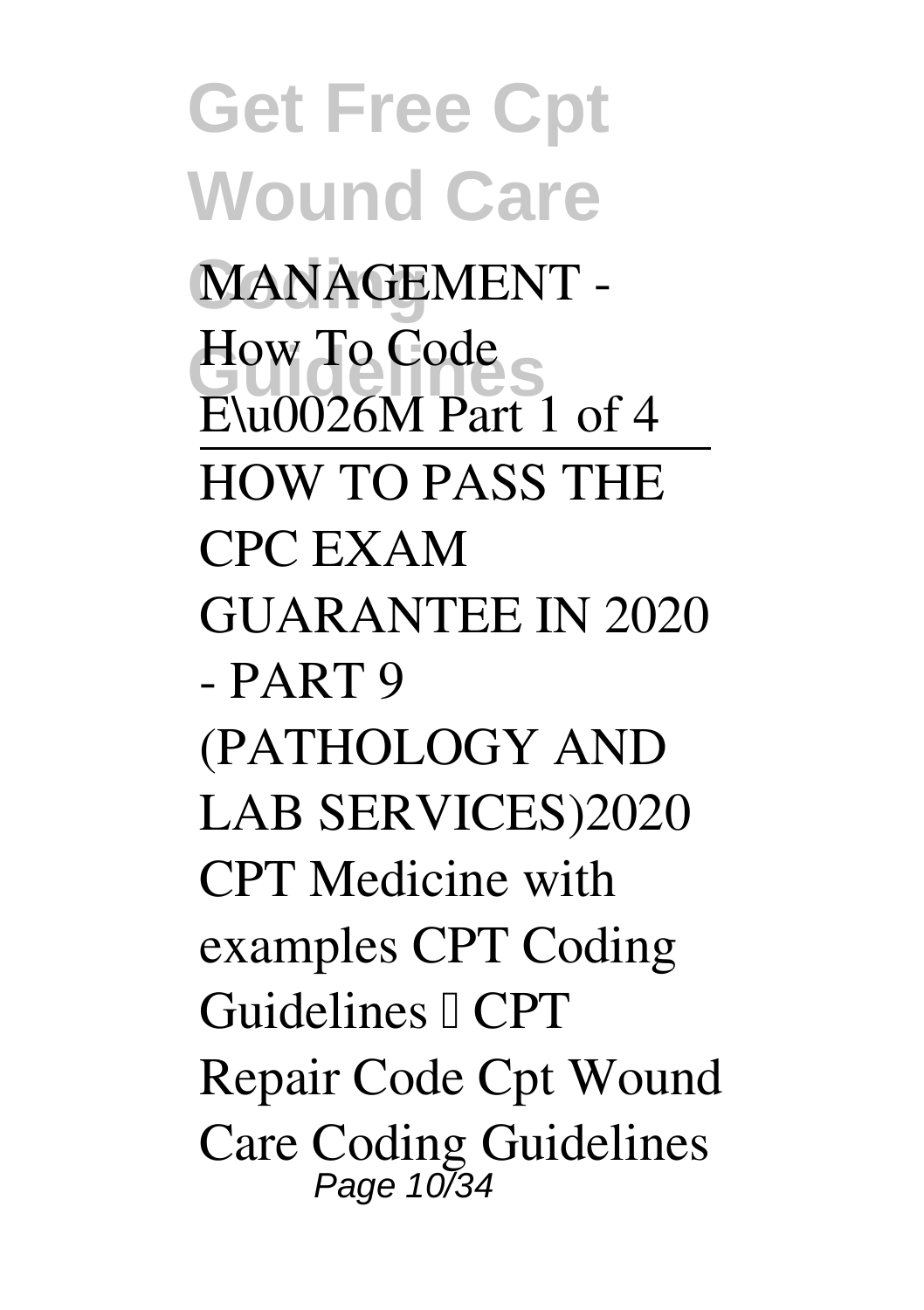**Get Free Cpt Wound Care Coding** CPT Codes 97597, **Guidelines** 97598 and 97602 are considered **Isometimes** therapy codes. A physician, NPP or therapist acting within their scope of practice and licensure may provide debridement services and... These treatment codes may be provided without a therapy plan of care by physician/NPPs or as ... Page 11/34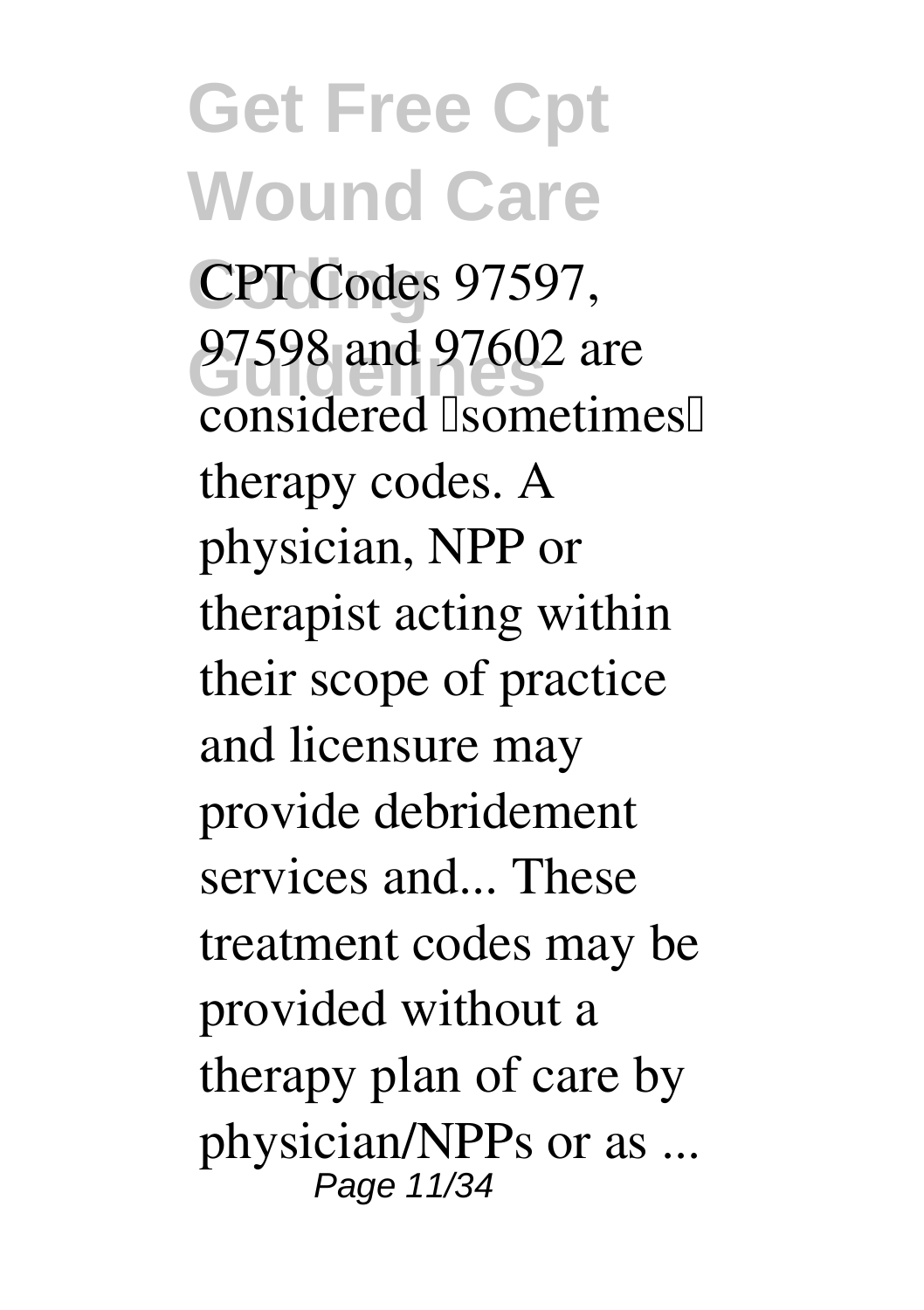**Get Free Cpt Wound Care Coding GPT** Coding for Wound **Care - Medicare and PMR Billing ...** Billing Guidelines Wound Care (CPT Codes 97597, 97598 and 11042-11047) 1. Active wound care procedures are performed to remove devitalized and/or necrotic tissue to promote healing. Page 12/34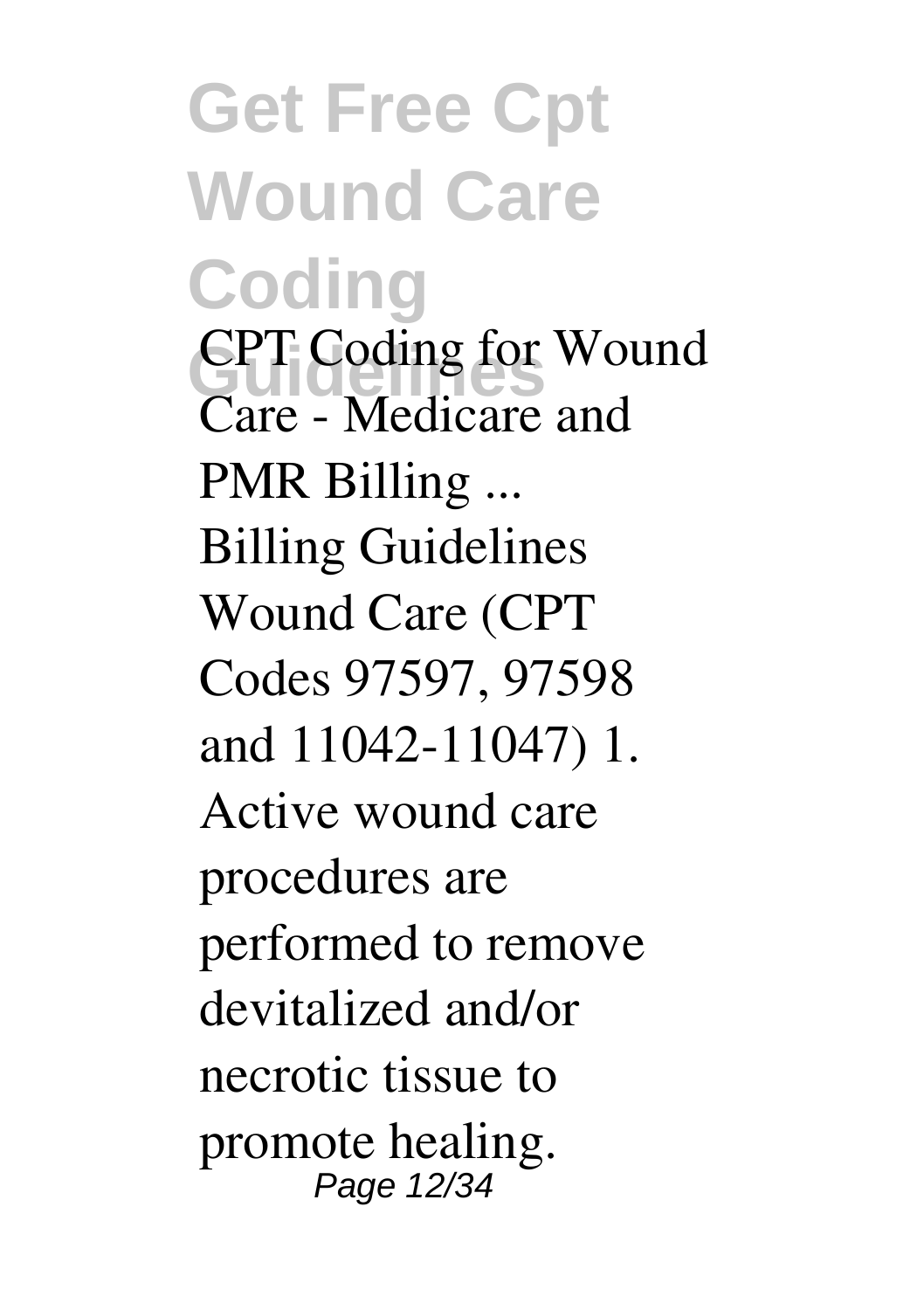Debridement is the removal of foreign material and/or devitalized or contaminated tissue from or adjacent to a traumatic or infected wound until surrounding healthy tissue is exposed.

**Billing and Coding Guidelines for Wound Care** Page 13/34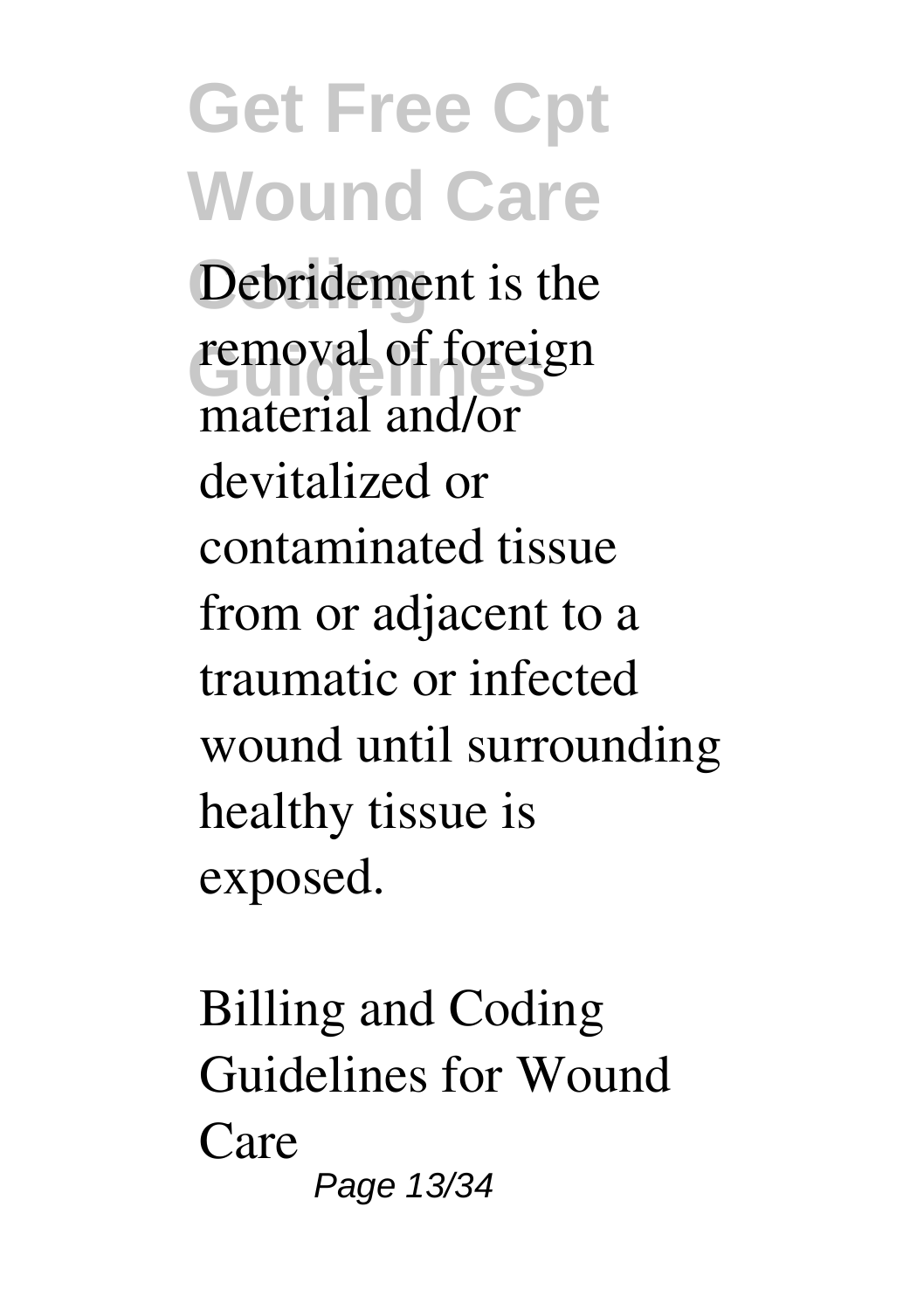#### **Get Free Cpt Wound Care Coding** Coding Guidelines for Wound Care<br>Rebuildement of Debridement of a wound, performed before the application of topical or local anesthesia is billed with CPT codes  $11042$   $\Box$ 11047. Wound debridements (11042-11047) are reported by the depth of tissue that is removed and by the surface area Page 14/34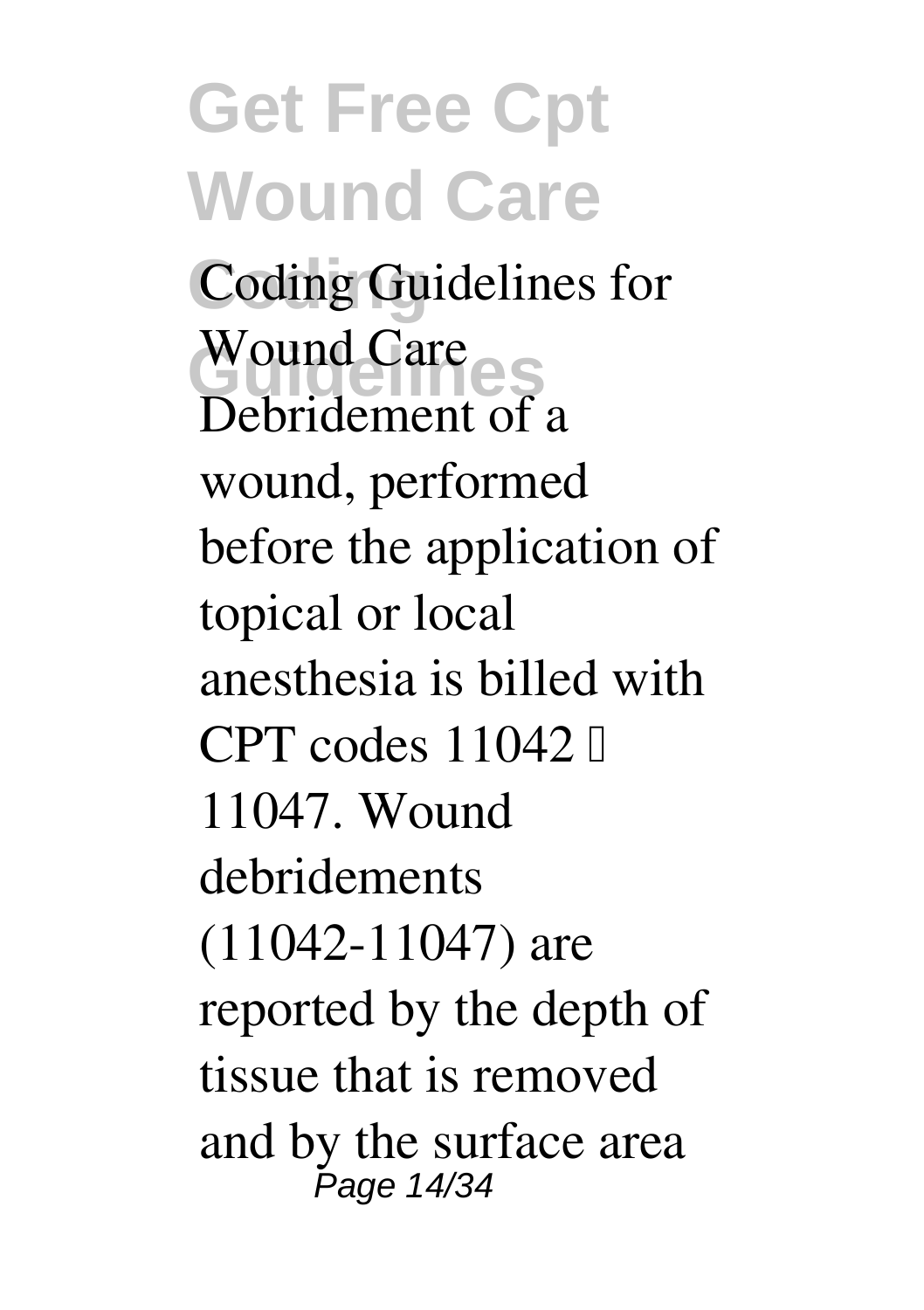**Get Free Cpt Wound Care** of the wound. **Guidelines Wound Care Billing Guidelines - E2E Medical Billing Services** I The surgical preparation codes, CPT 15002-15005, lare to be used for the initial traumatic wound preparation (removal of appreciable nonviable tissue) and cleaning to Page 15/34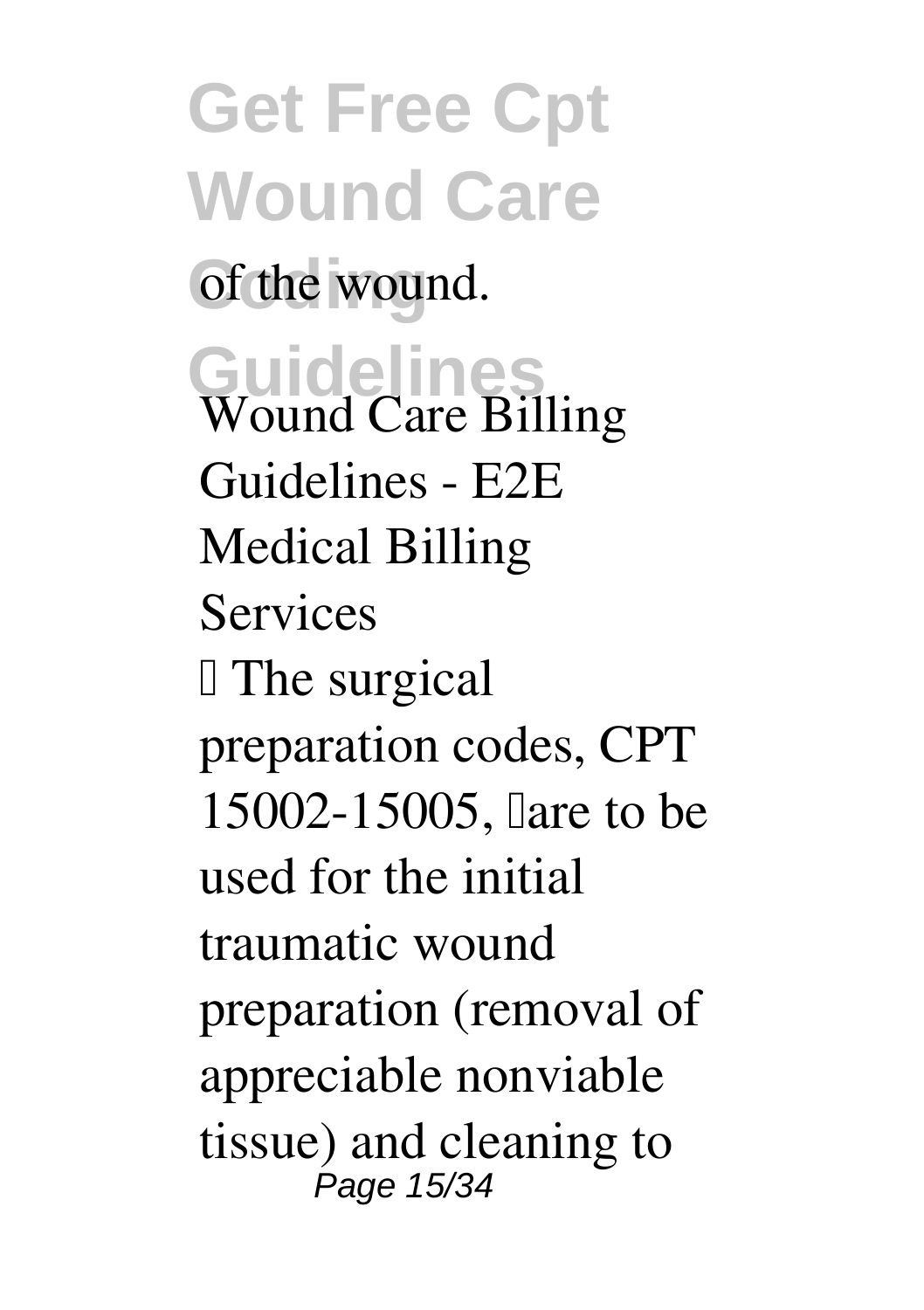provide a viable wound surface (primary intention healing) for placement of an autograft, flap, skin substitute graft or for negative pressure wound therapy.<sup>[]</sup>

**Coding for Wound Care - APMA** CPT codes 97605 and 97606 are used when negative-pressure Page 16/34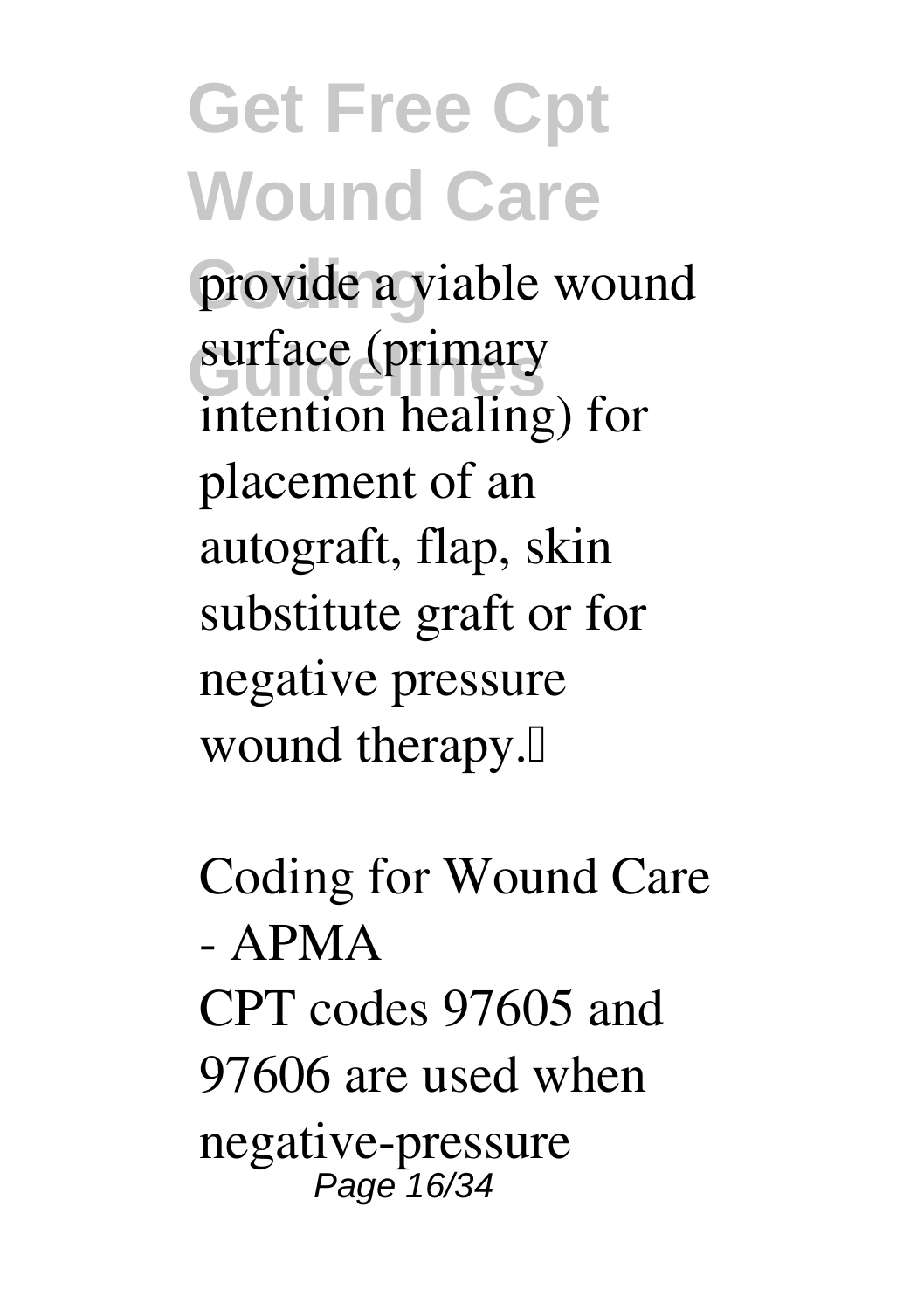wound therapy is all that is performed (e.g., placement of a wound vacuum on an open wound). These procedures may also be reported when the wound is debrided or excised and there is no closure (the wound vacuum is acting as a closure device).

**SCCM | Wound Care** Page 17/34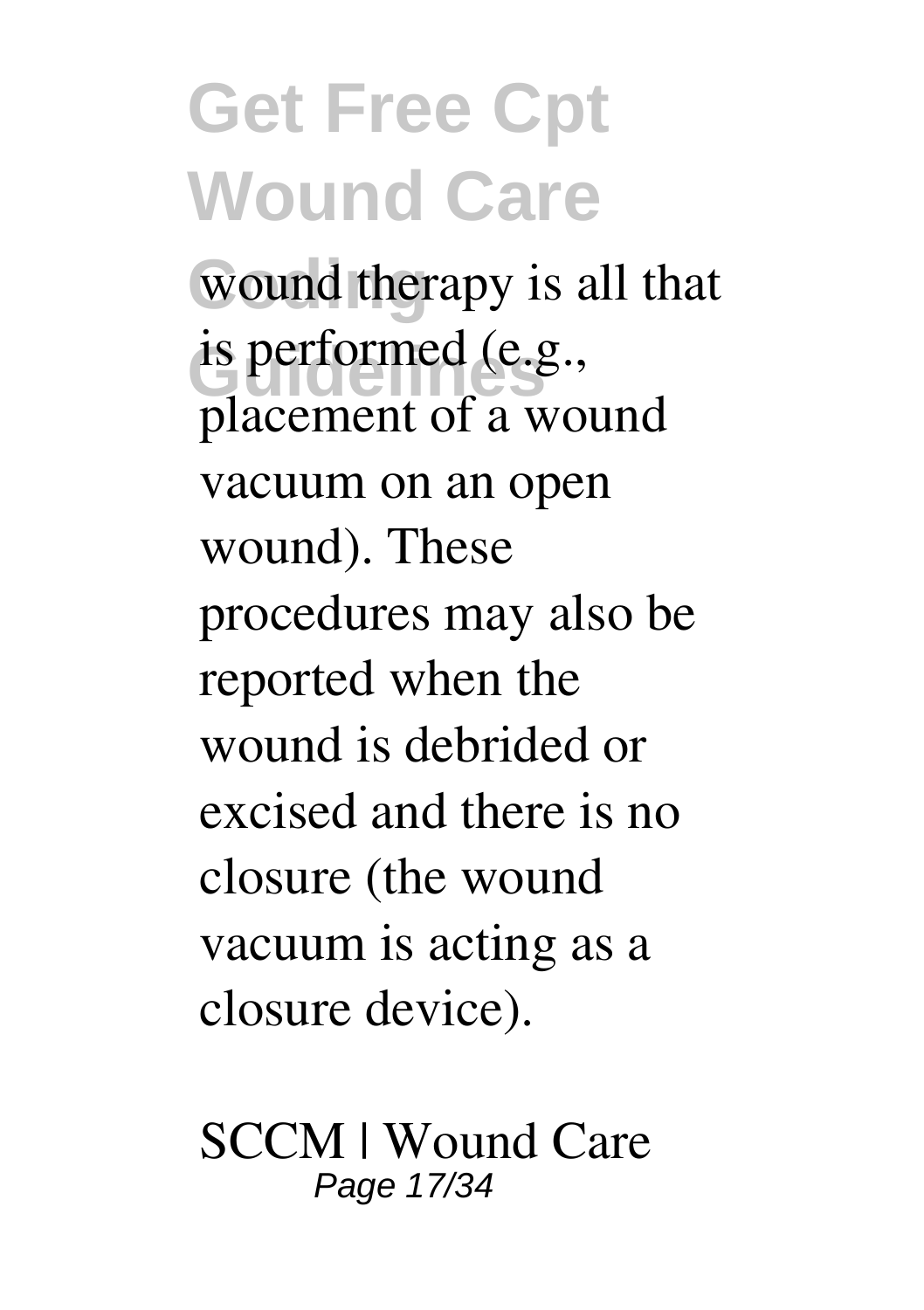**Get Free Cpt Wound Care Coding Coding** Evaluation and<br>
Management (F Management (E&M) Tools by CPT Code Required Components for Initial and Subsequent Hospital Care E&M Services (CPT codes 99221-99223 and 99231-99233) This tool summarizes the required components to properly document and select the Page 18/34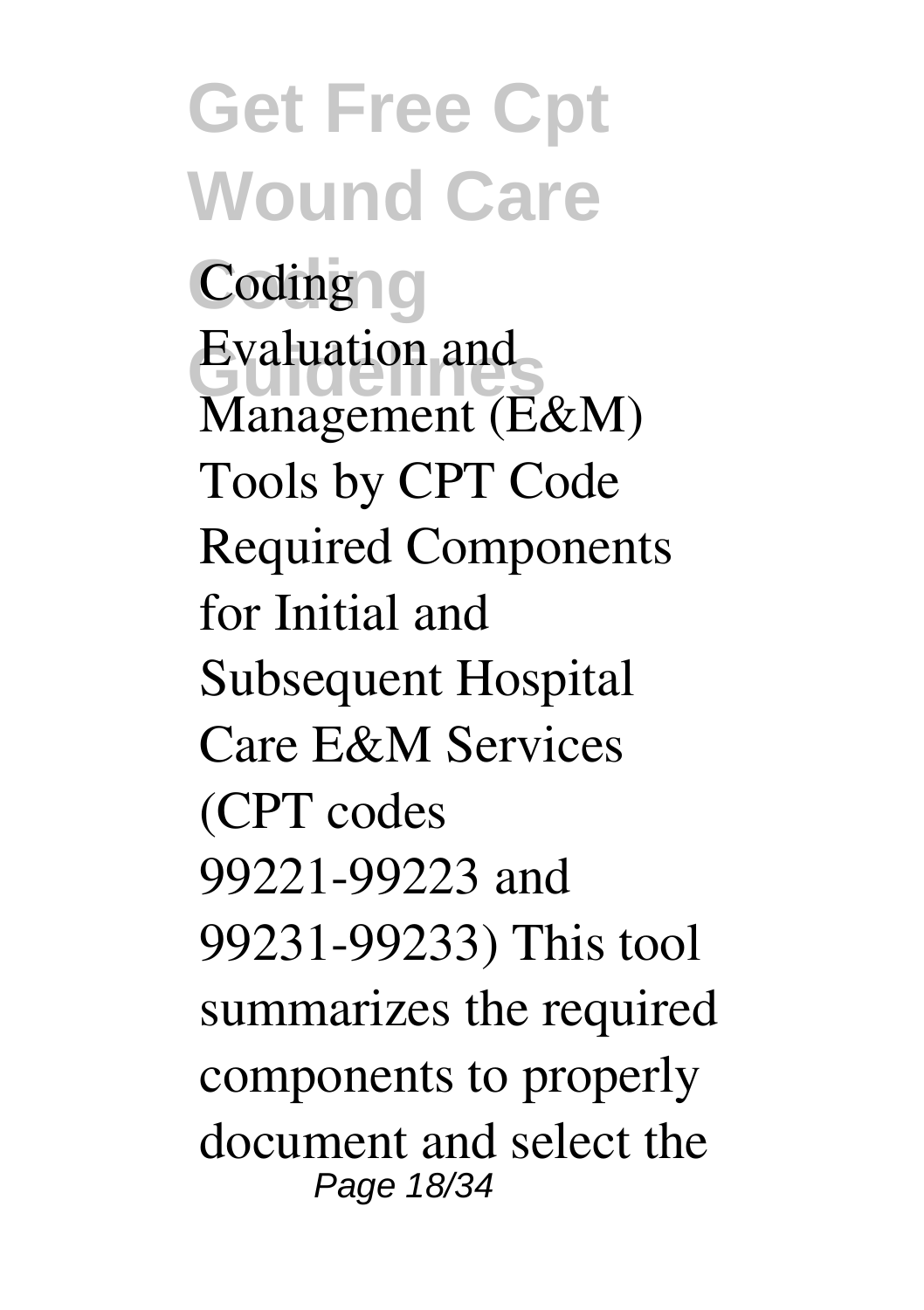**Get Free Cpt Wound Care** patient<sup>[</sup>s correct E&M level CPT code 99221-99223 and 99231-99233.

**Wound Care Billing & Coding Guidelines | Healogics** Wound Care Management/ Wound Surface Biofilm, Epidermis, Dermis The CPT® codebook directs us to use the active Page 19/34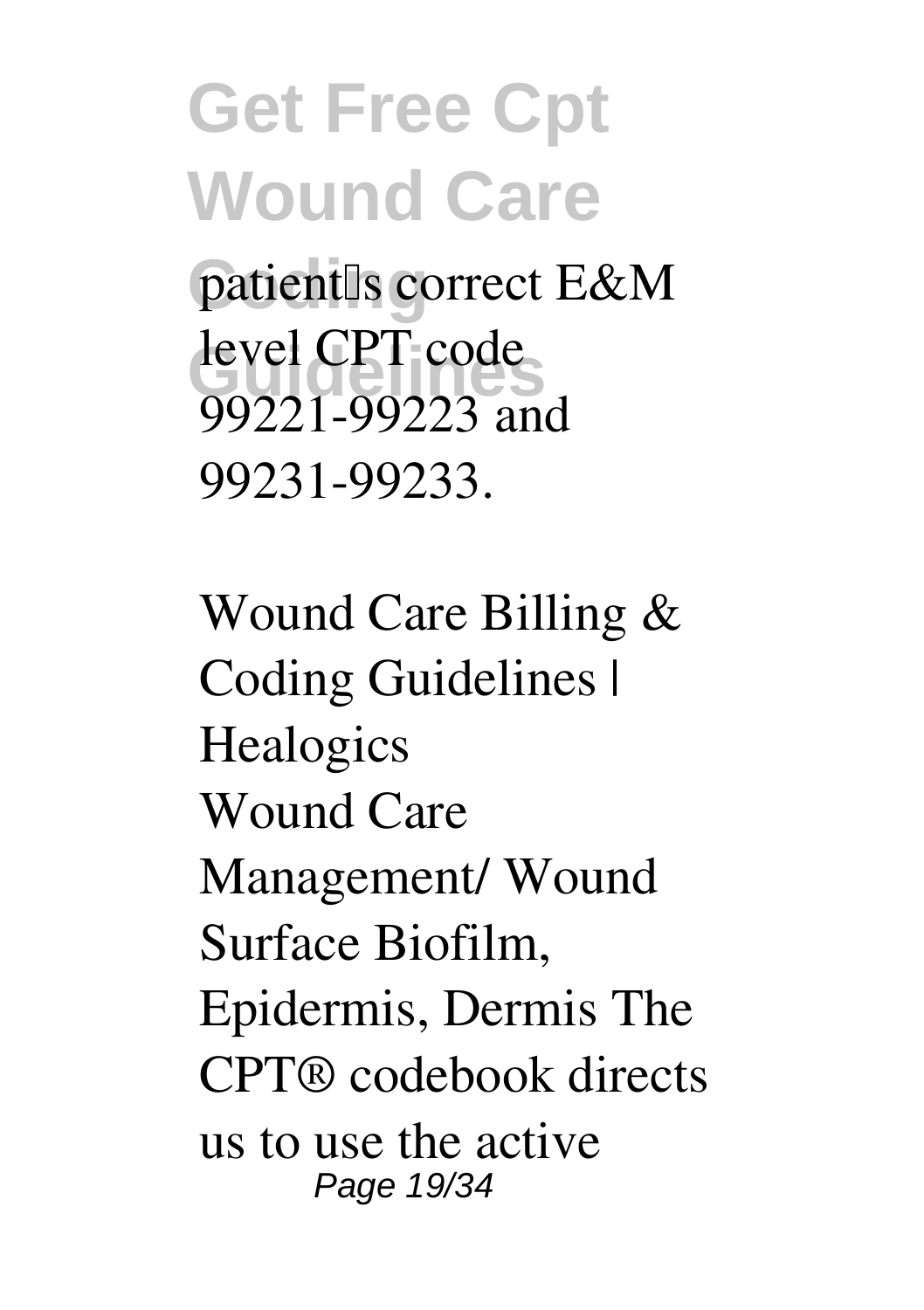**Get Free Cpt Wound Care** wound care management codes<br>
07507.07508.fsr 97597-97598 for debridement of the skin (i.e., epidermis and dermis only):

**Reporting of Wound Debridement Procedures Properly ...** Coding Guidelines 1. Active wound care, performed with minimal anesthesia is billed with Page 20/34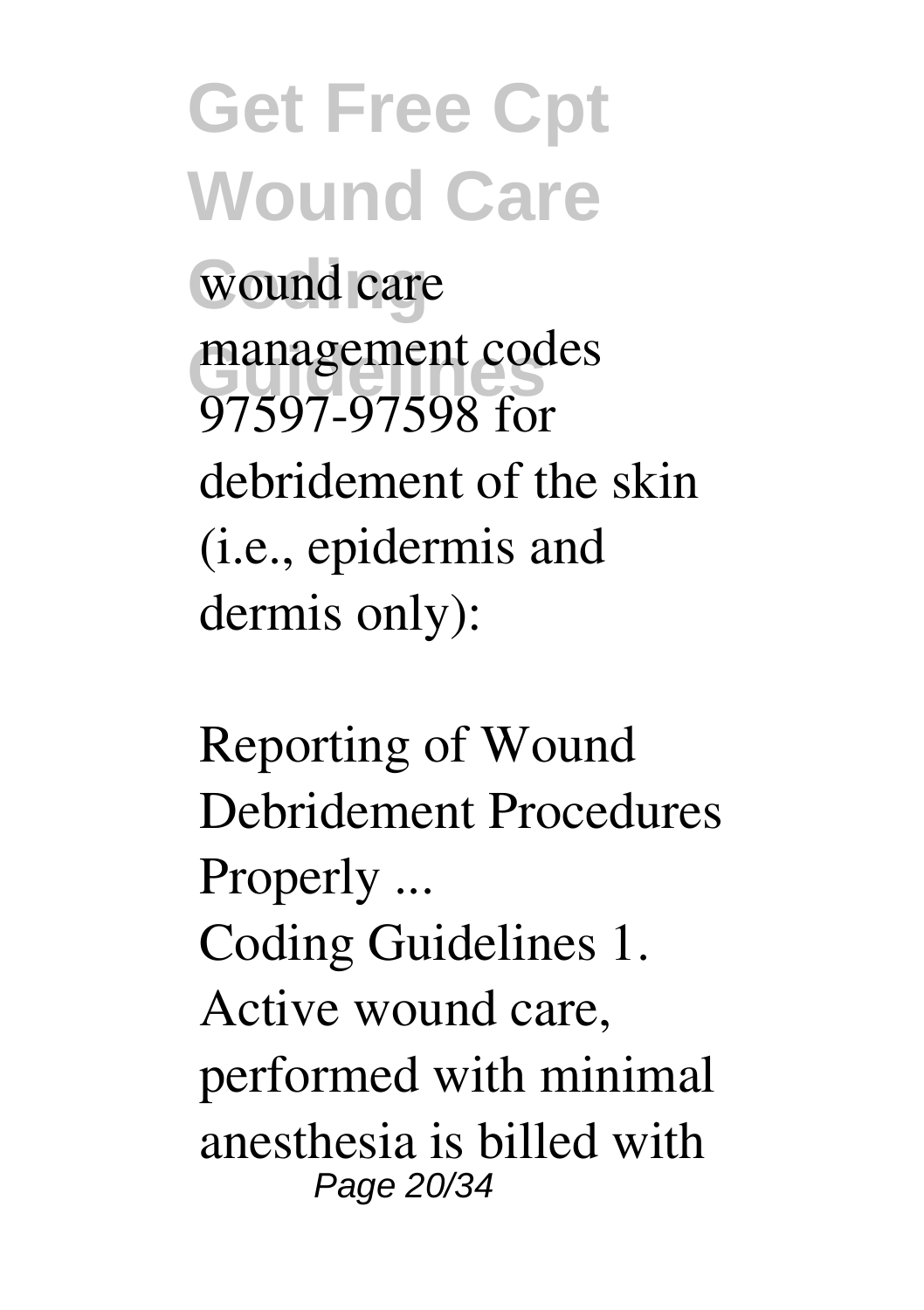### **Get Free Cpt Wound Care** either CPT code 97597 **Guidelines** or 97598. \*2.

**CPT code for wound care - 97597, 97598 | Medicare Payment ...** understand coding, the nuances and philosophy of palliative care make it critical to educate on the payers<sup>[]</sup> expectations and medical necessity. There are seven components in CPT and Page 21/34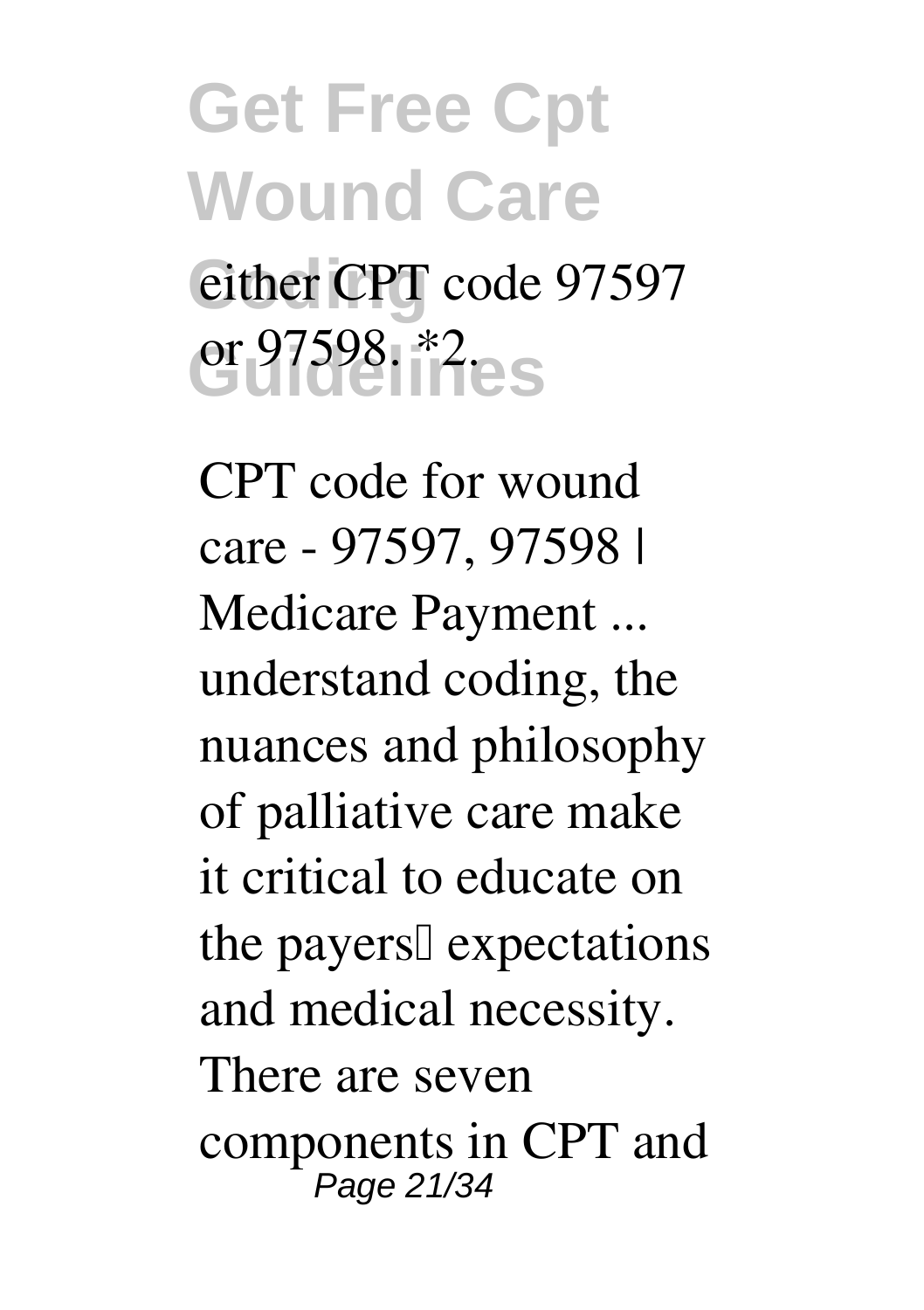**Get Free Cpt Wound Care** the CMS<sup>Is</sup> **Guidelines** documentation guidelines for E/M Services: 1. History 2. Physical examination 3. Medical decision making 4. Nature of the presenting problem 5. Counseling 6.

**Documentation and Coding Handbook: Palliative Care** Answer: Not according Page 22/34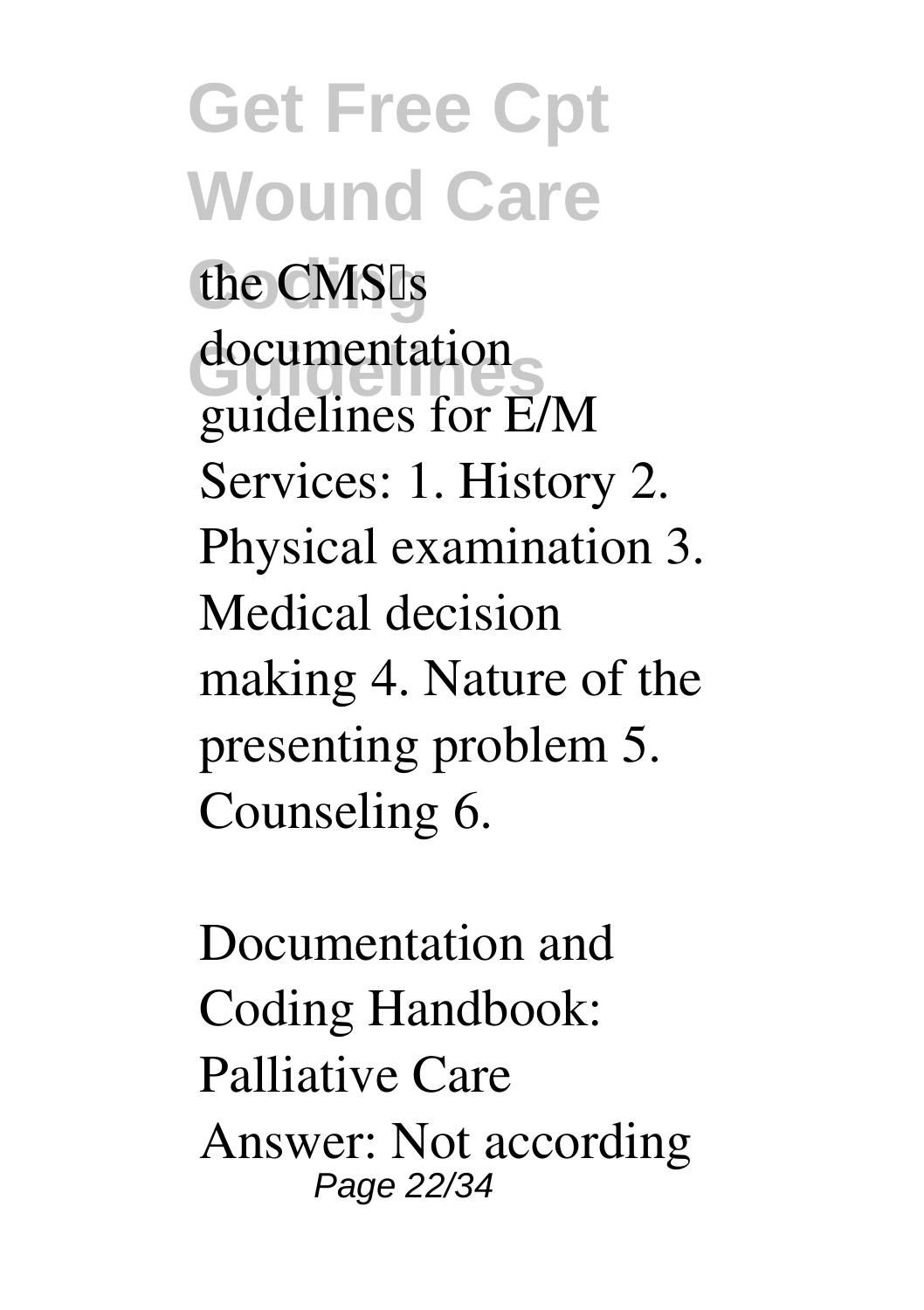to CPT. The wound vac codes are part of the active wound care management series, which *I* provide a mechanism for reporting interventions associated with active wound care as performed by licensed nonphysician professionals<sup>[]</sup> (CPT Assistant, June 2005).

**Wound Vac | Medical** Page 23/34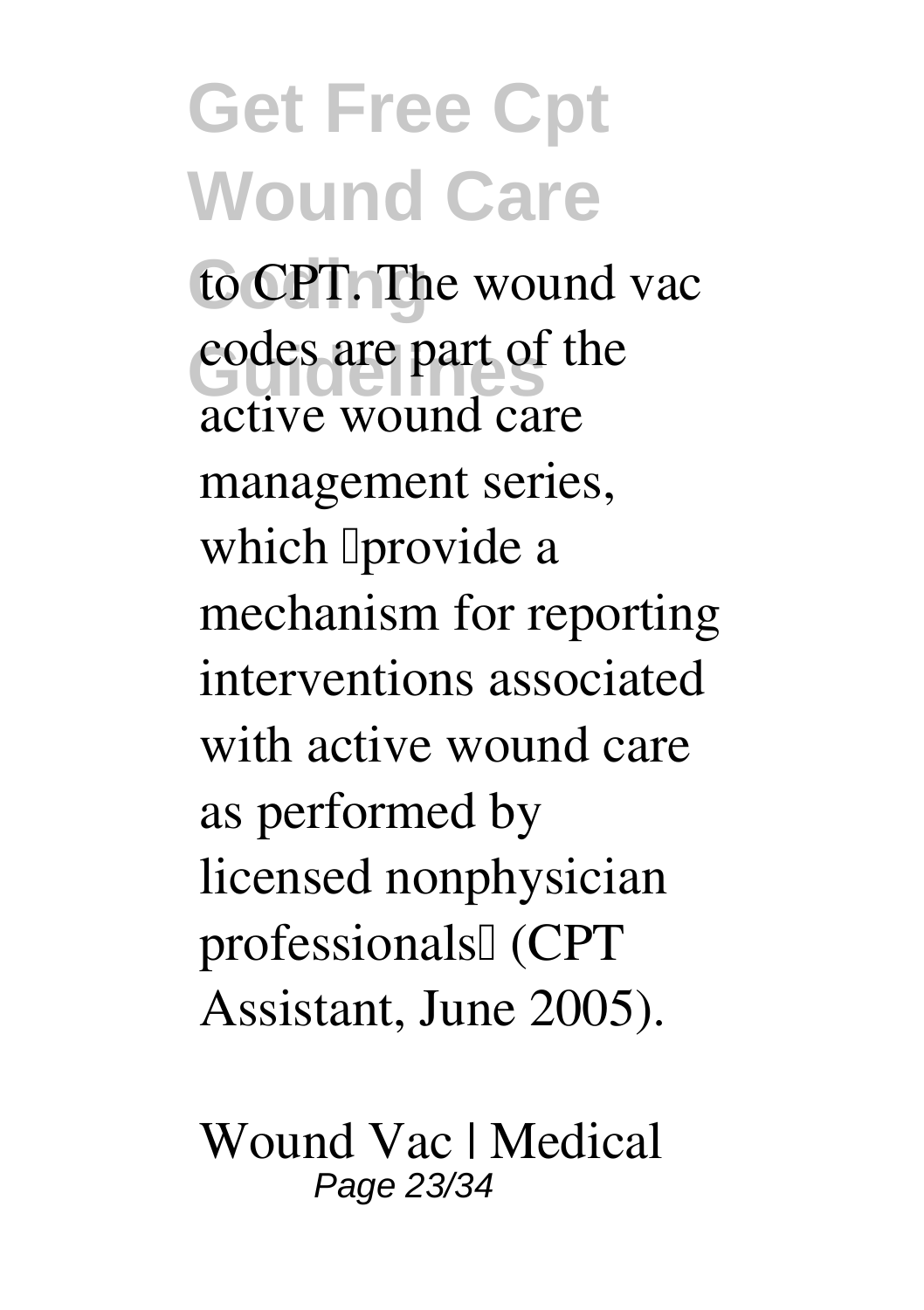**Get Free Cpt Wound Care Coding Billing and Coding**  $\frac{F}{2}$  **AAPC** Wound Care Management Physician & No n-Physician Providers <sup>[]</sup> CPT Codes .....18 Description of Active Outpatient Wound Care Management  $\mathbb I$  Non-Selective .......................18 CPT 97602 Lay Description . .......................................

Page 24/34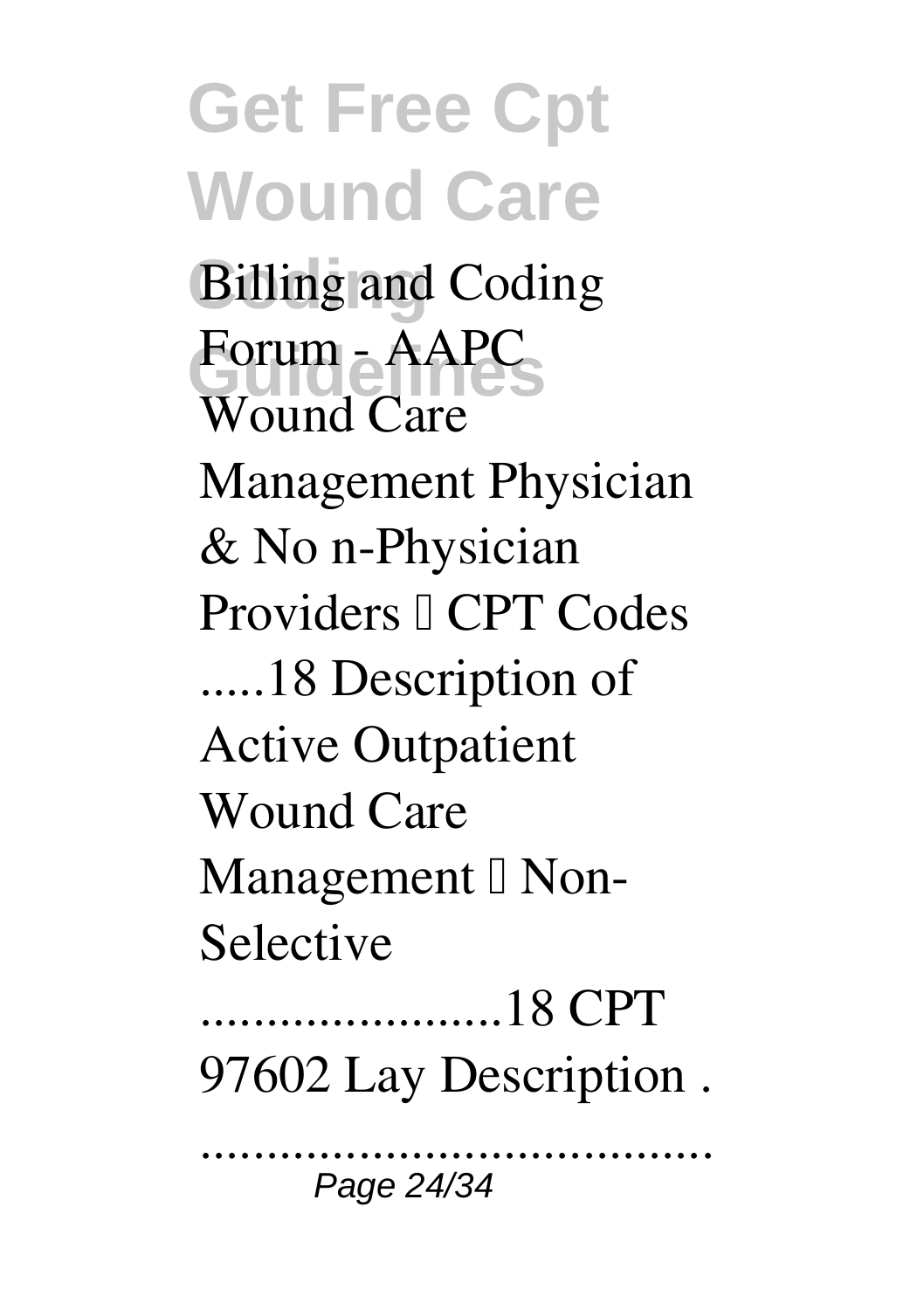### **Get Free Cpt Wound Care Coding** ....................................... Guide<sup>l</sup>ines

**Wound Care Coding - AHIMA** Coding Guidelines for Wound Care Debridement of a wound, performed before the application of topical or local anesthesia is billed with CPT codes  $11042$   $\Box$ 11047. Wound Page 25/34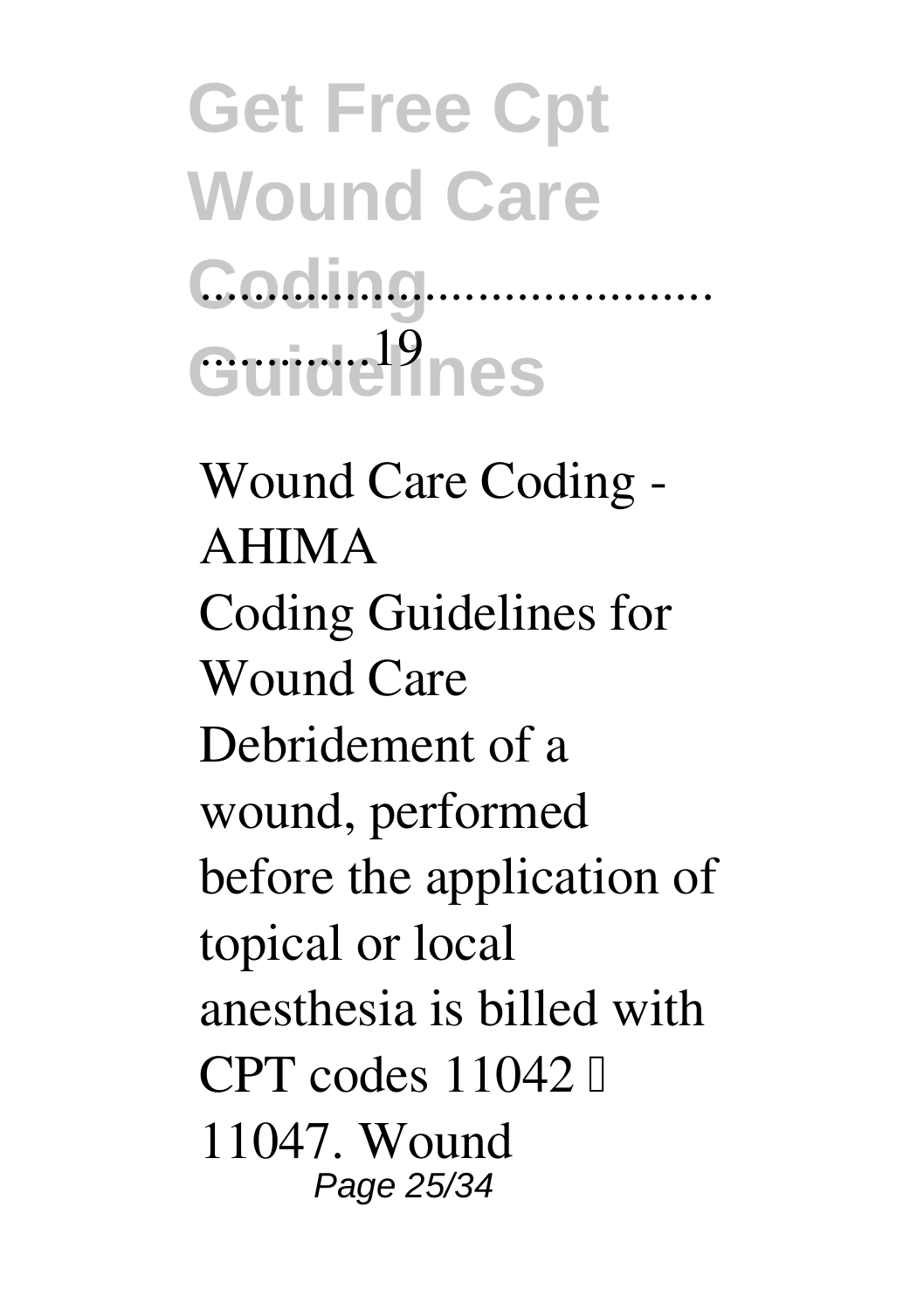debridements **Guidelines** (11042-11047) are reported by the depth of tissue that is removed and by the surface area of the wound.

**Cpt Wound Care Coding Guidelines installatienetwerk.nl** Coding Guidelines 1. Active wound care, performed with minimal anesthesia is billed with Page 26/34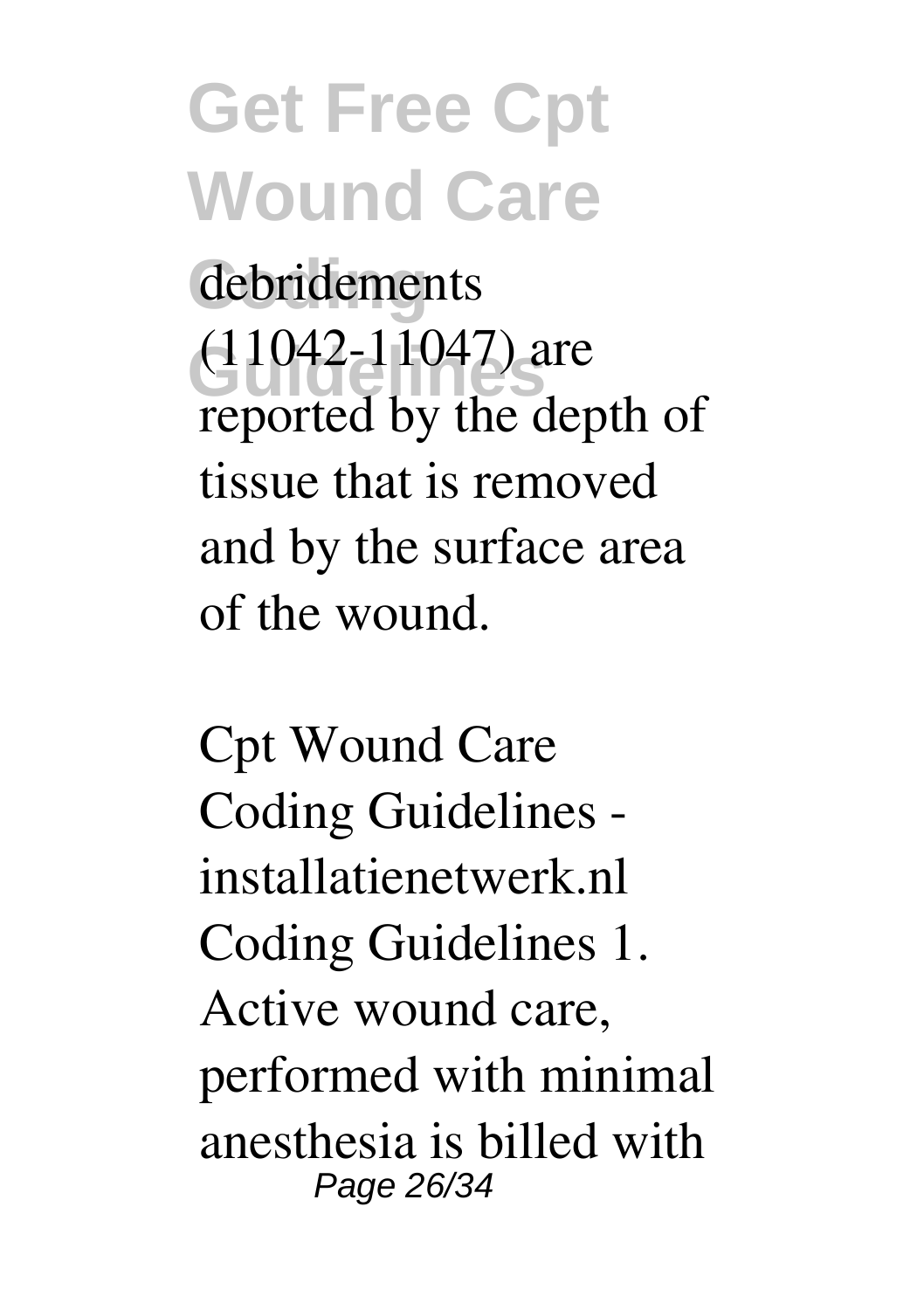### **Get Free Cpt Wound Care** either CPT code 97597 **Guidelines** or 97598. \*2.

**Billing and Coding Guidelines GSURG-051 Wound Care L28572** The CPT states,  $\mathbb{I}$ A dressing change may not be billed as either a debridement or other wound care service under any circumstance (e.g., CPT 97597, 97598, 97602)." Page 27/34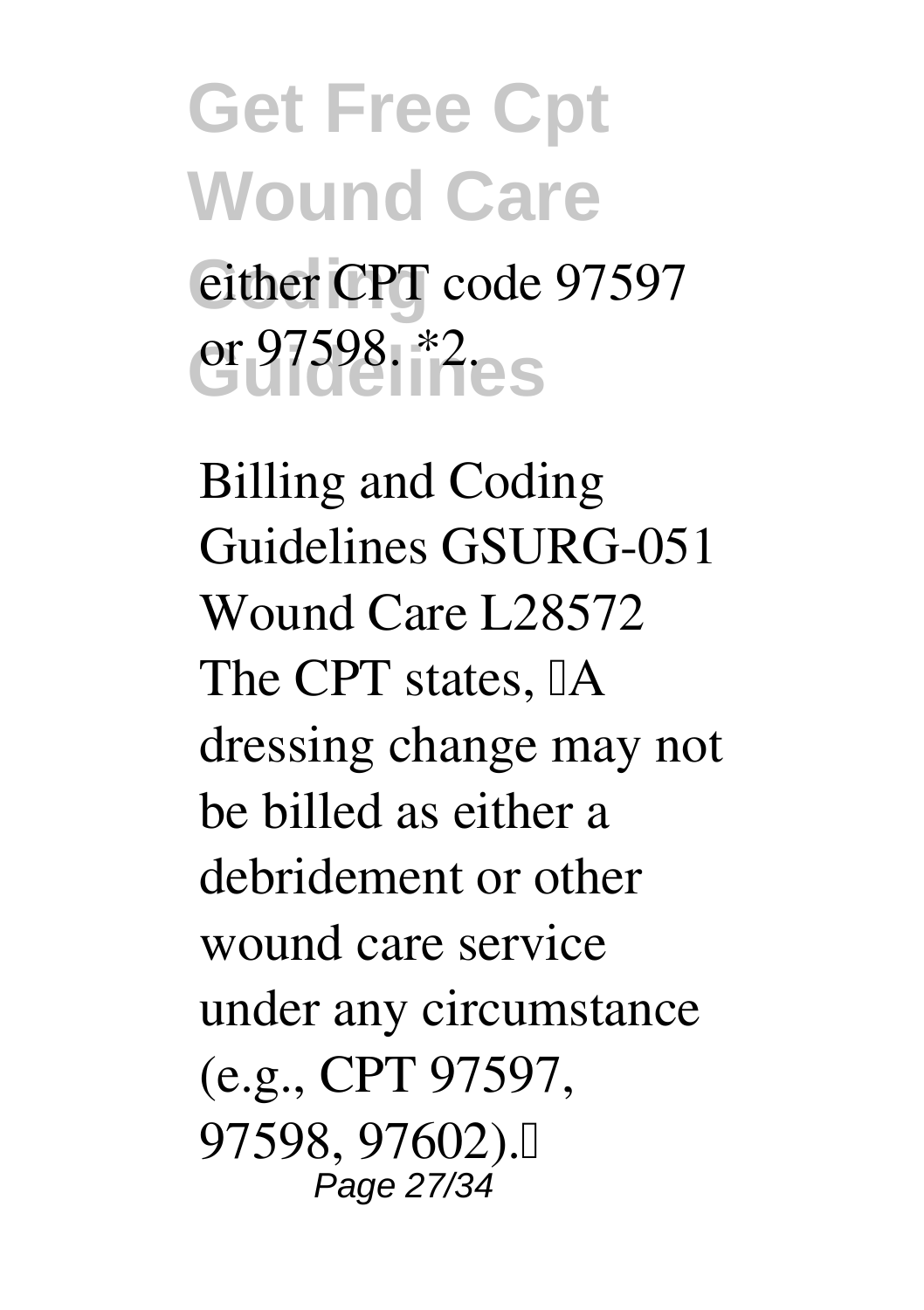**Get Free Cpt Wound Care** Medicare does not pay separately for dressing changes.

**Coding And Wound Care: What You Should Know | Podiatry Today** and Human Services (DHHS) provide the following guidelines for coding and reporting using the International Classification of Diseases, th Revision, Page 28/34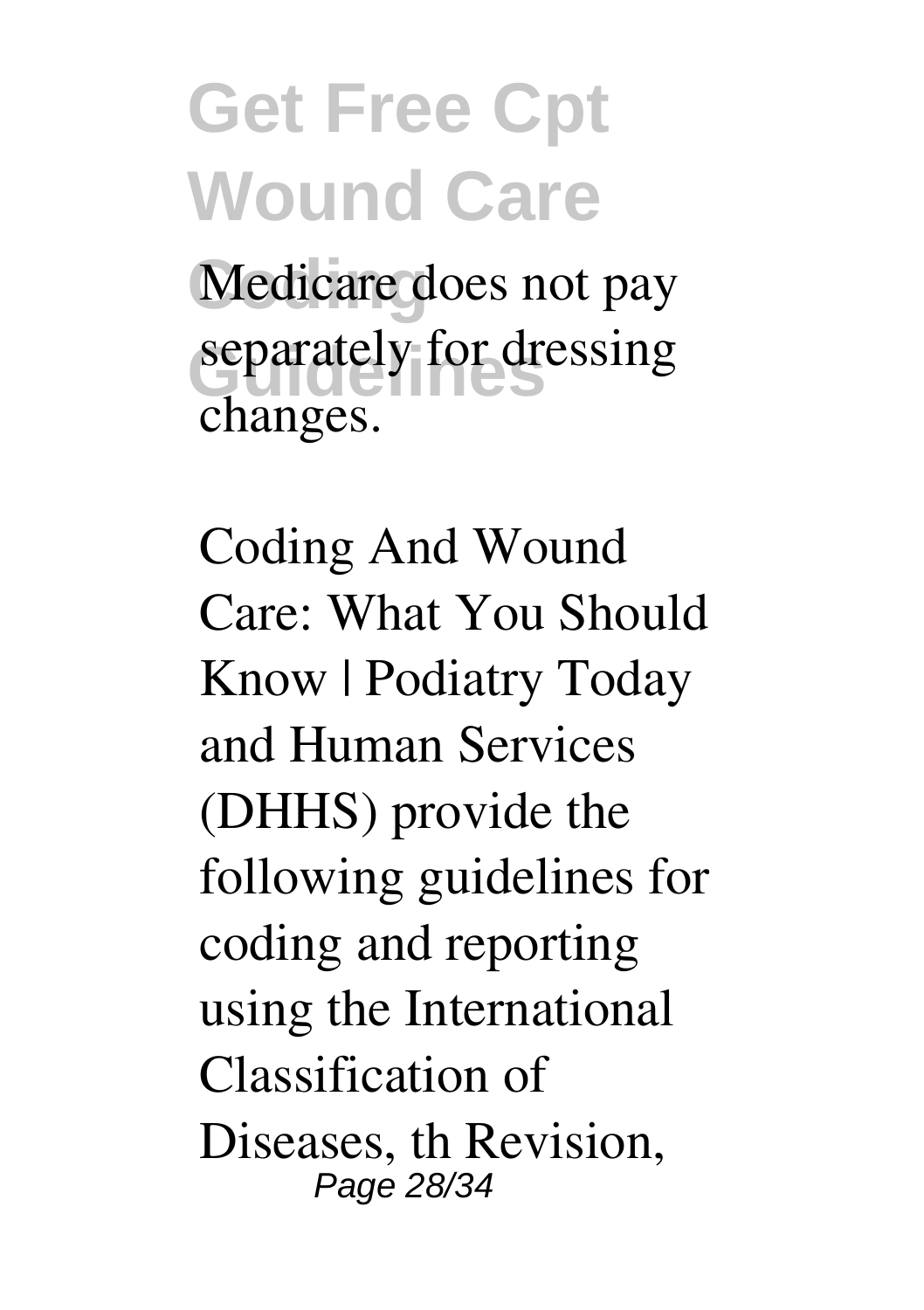**Clinical Modification**  $(ICD-10-10CM)$ . These guidelines should be used as a companion document to the official version of the ICD-10-CM as published on the NCHS website.

**FY2020 ICD-10-CM Guidelines** A new prolonged services CPT code (with Page 29/34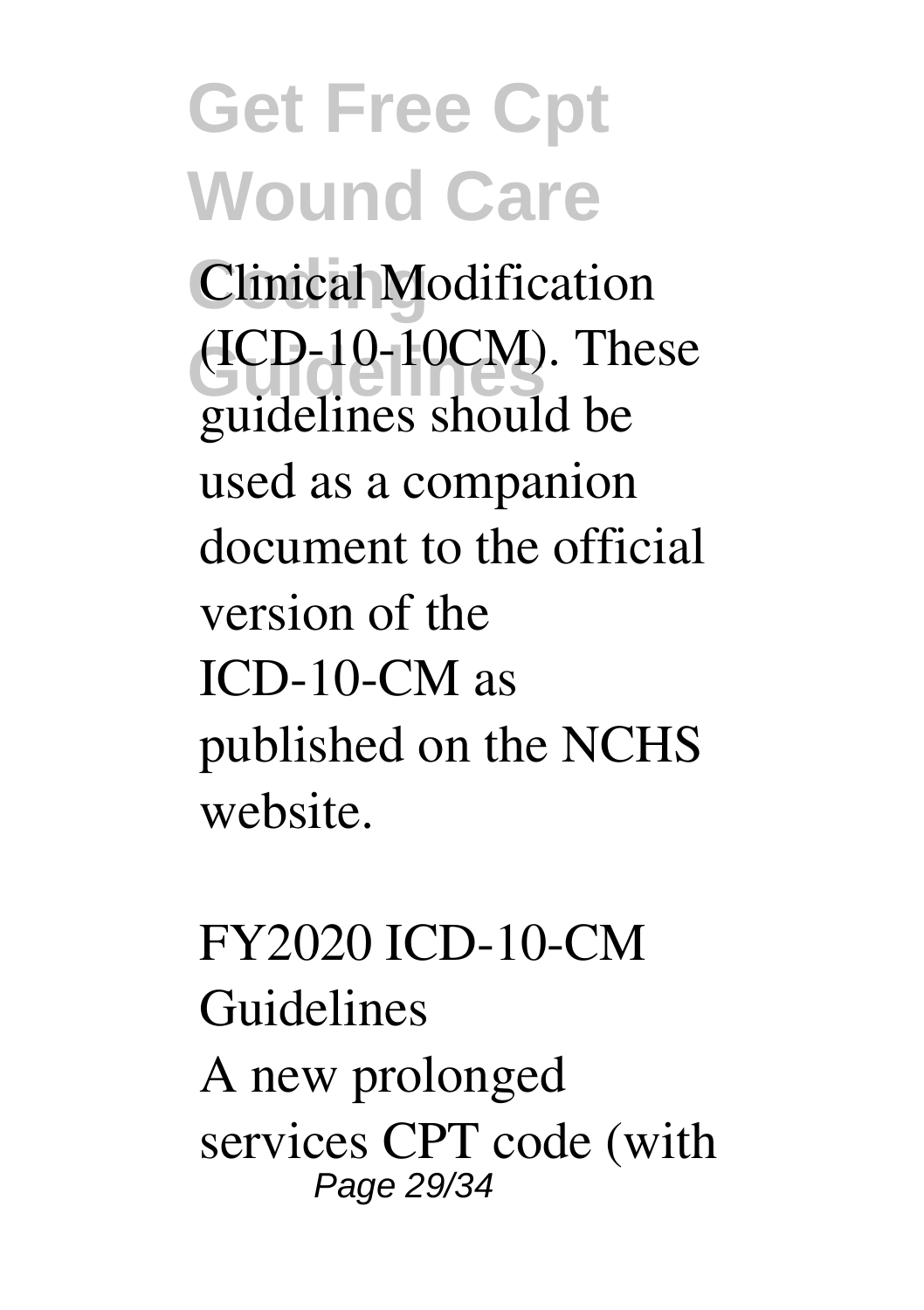or without direct patient contact) now exists to describe a prolonged or extended visit, or outpatient E/M service of 15 minutes beyond the total time of the primary E/M encounter (either CPT ® code 99205 or 99215).2 You can only use this additional code if the primary code selection occurred based on time Page 30/34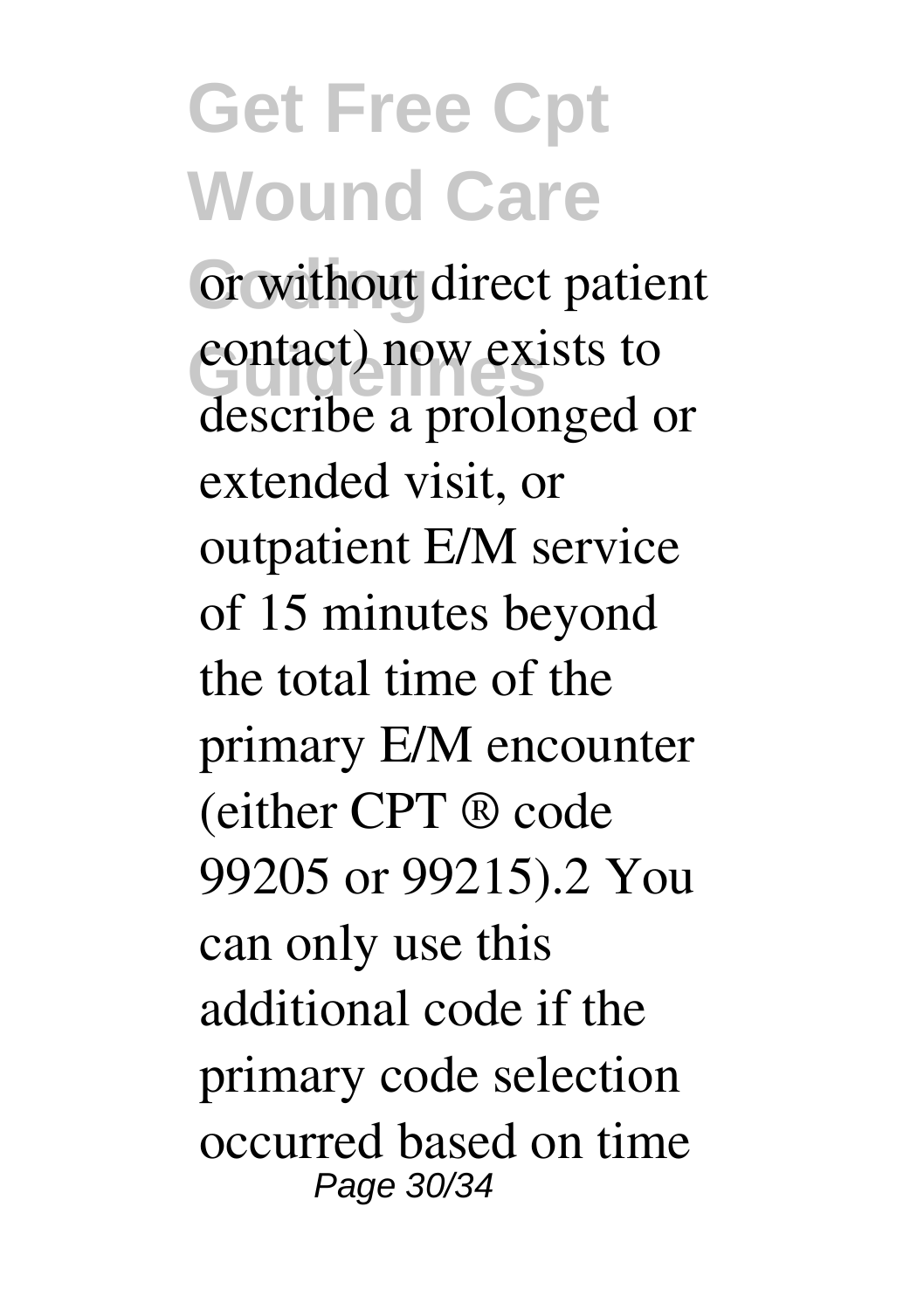alone (not medical decision making) and only after exceeding the total time of the level 5 service (either CPT ® code 99205 or 99215). 2

**Your E/M Coding In 2021: Are You Ready for A Radical ...** Documentation guidelines for CPT ® codes 11042<sup>[11047]</sup> Reported by depth of Page 31/34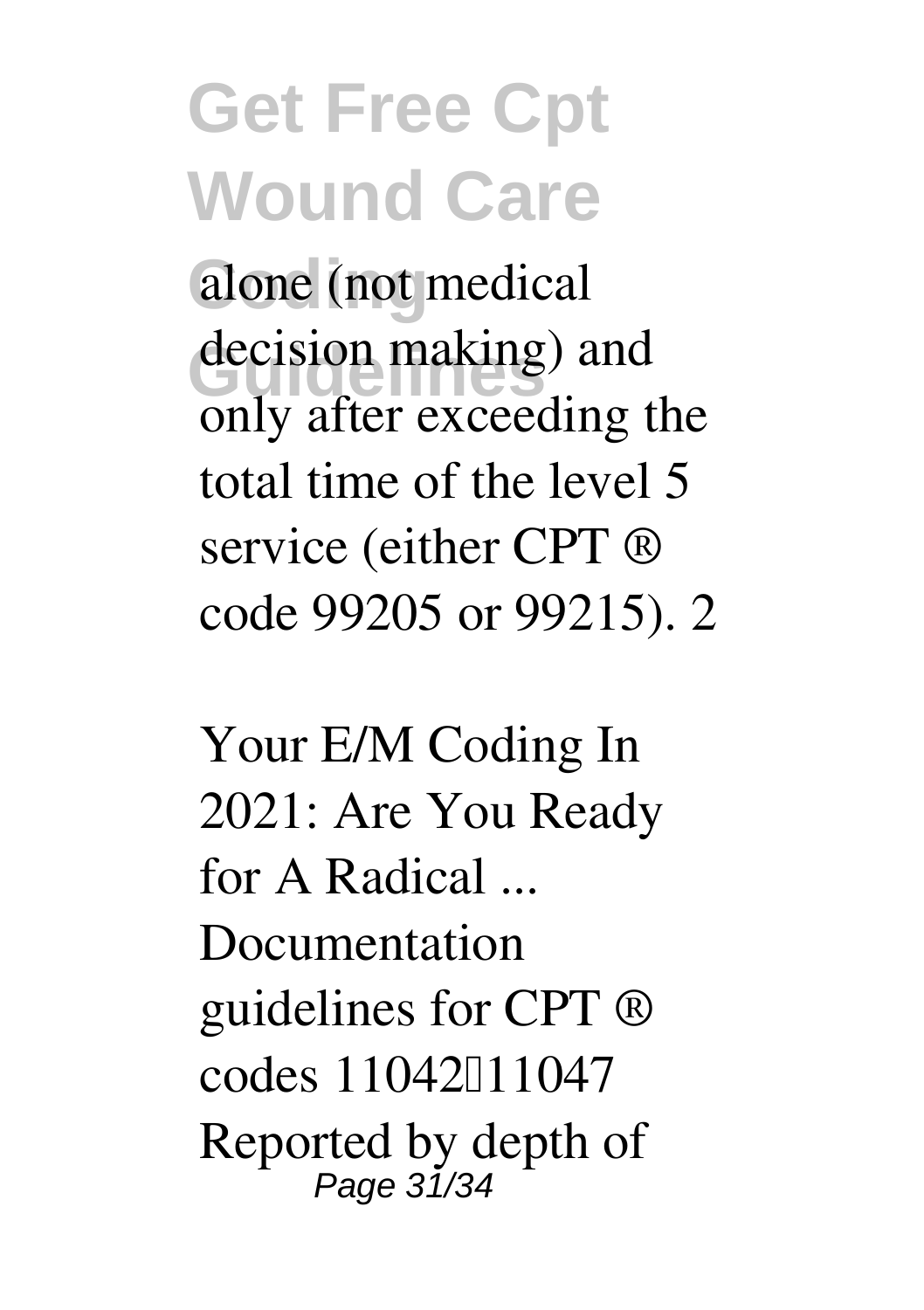tissue that is removed and surface area of wound. Per CPT ® Assistant, may be reported for injuries, infections and chronic ulcers. For a single wound report the depth using the deepest level of tissue removed (multiple depths, one wound=one code).

**Wound Care | CPT®** Page 32/34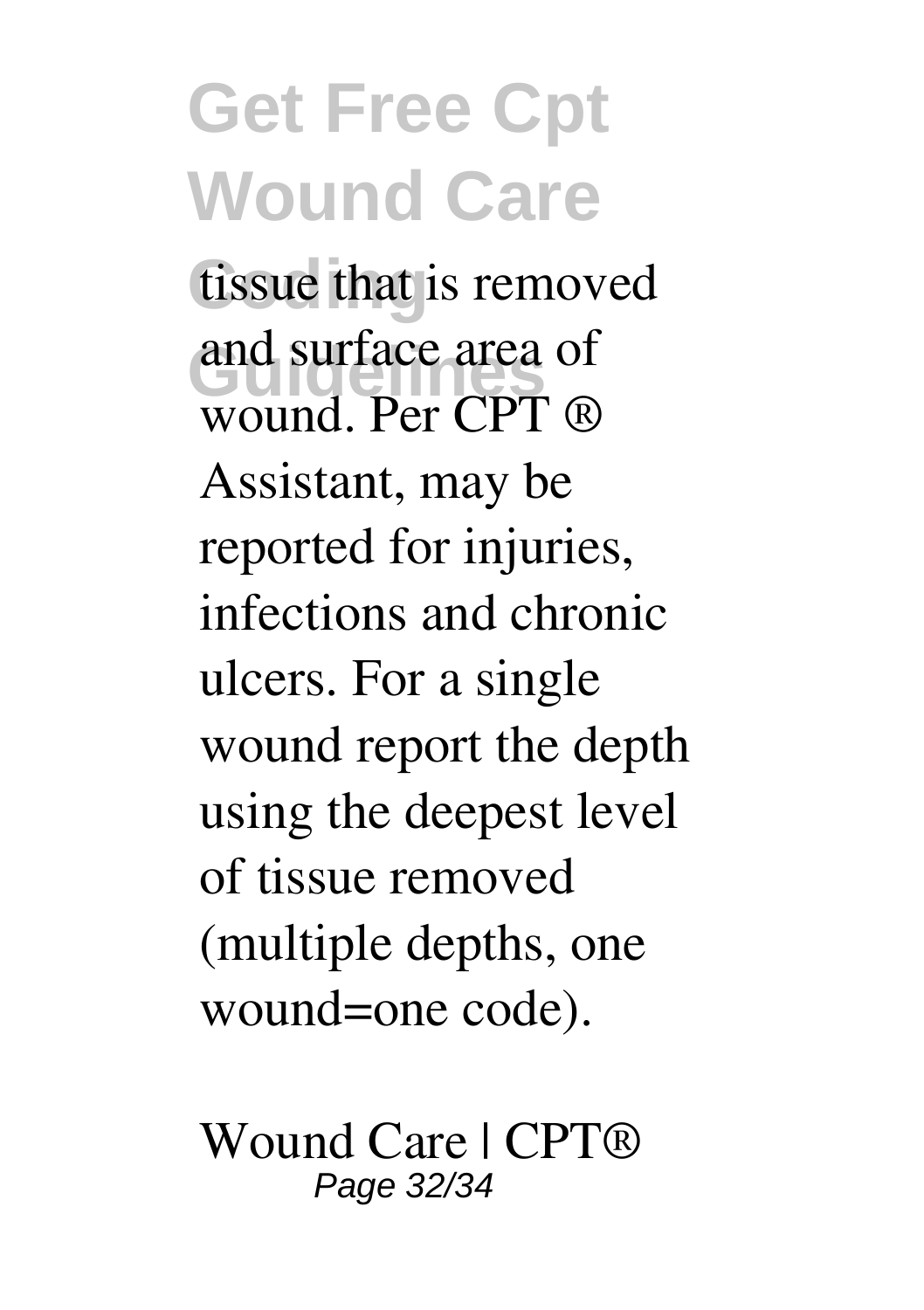Codes for debridement -**Guidelines CodingIntel**  $\sqrt{P}$  For 2021, for office/outpatient E/M visits (CPT codes 99201-99215), we proposed generally to adopt the new coding, prefatory language, and interpretive guidance framework that has been issued by the AMA/CPT because we believed it would accomplish Page 33/34